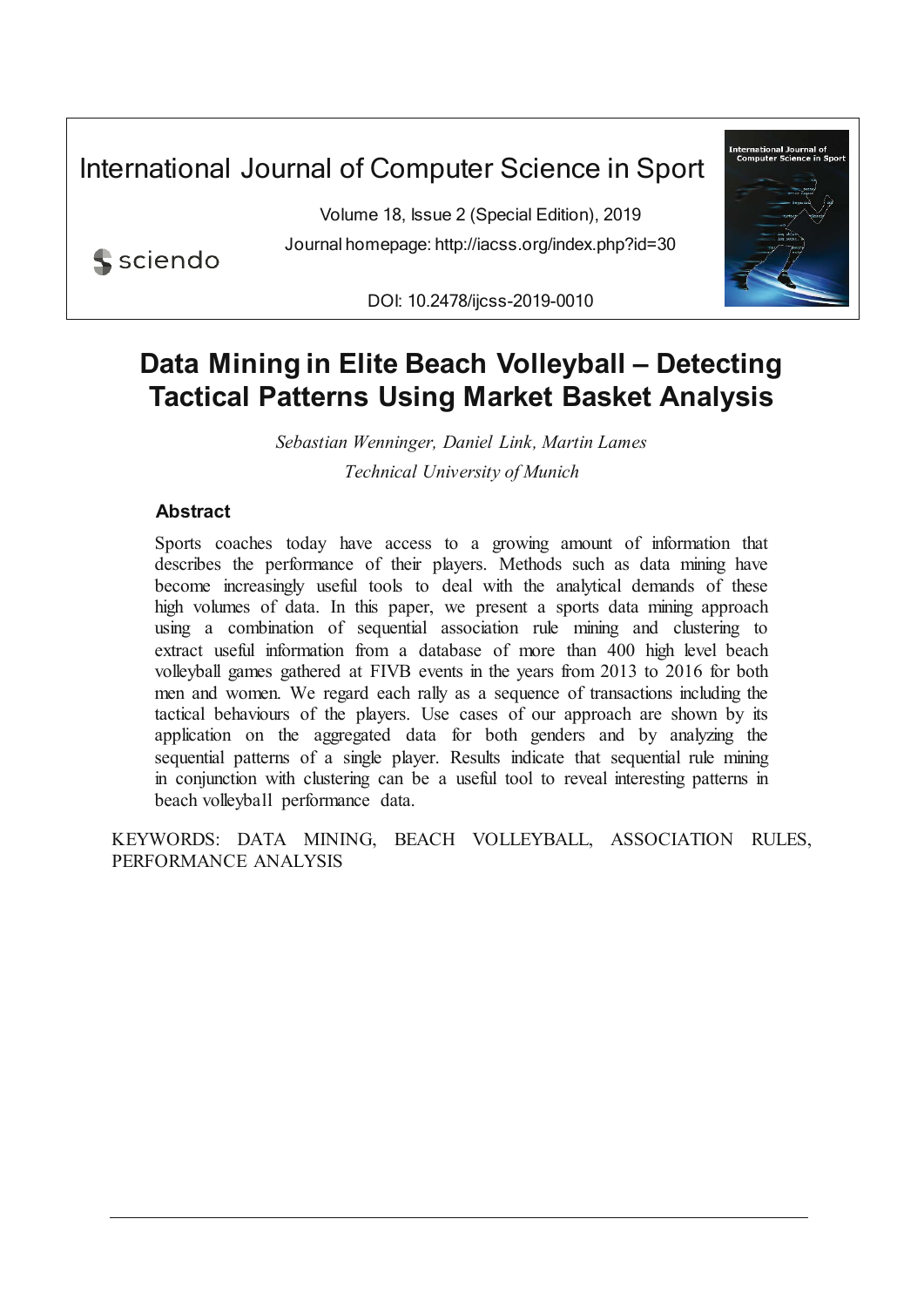#### **Introduction**

In the last decade, performance analysis has gained significant importance as a means to support the decision making process of coaches and athletes of any level. At the same time, technological advances enabled the collection of vast amounts of performance data like video, match-events, or spatio-temporal data from electronic performance and tracking systems (EPTS) (Link, 2018). In order to assist humans in extracting useful information from this growing amount of digital data, the field of data mining and knowledge discovery is concerned with the development of methods and techniques for making sense of large amounts of data (Fayyad, Piatetsky-Shapiro, & Smyth, 1996). By definition, data mining is an exploratory process to extract previously unknown information about patterns and regularities from archived or streaming data. It covers a wide arrange of methods from clustering to classification and relationship modeling (e.g. regression, neural networks) (Ofoghi, Zeleznikow, MacMahon, & Raab, 2013). Although traditionally, performance analysis in sports is based on expert knowledge and statistical analysis of performance indicators, data mining techniques have become increasingly popular in the field. A prime example is the software Advanced Scout (Bhandari et al., 1997), which uses a technique called attribute focusing to discover interesting events in basketball data. With this technique, events are tagged as interesting if the subset of attributes that define the event has a characteristically different distribution compared to an overall distribution for that event. Borrie, Jonsson and Magnusson (2002) use a method called T-Pattern detection to find similar sequences of passes from soccer games, while Bialkowski et al. (2014) cluster spatio-temporal data on players' positions during a game to find players' roles over time. In another approach, Cintia, Rinzivillo and Pappalardo (2015) model passing behaviour in soccer games as networks to predict the outcomes of soccer games.

There also exist applications in volleyball and beach volleyball. Sheng (2013) and Zhang, Zhao, and Wu (2006) employ Markov processes to analyse the tactical structure of volleyball games. Kang, Huh, and Choi (2015) on the other hand use algorithms from social network analysis and text mining to extract core key-words related with volleyball game performance. In another approach, Van Haaren, Ben Shitrit, Davis, and Fua (2016) utilize a relational learning technique called inductive logic programming to automatically detect play patterns in high level volleyball data. They present the top ranked, as well as the most distinguishing offensive patterns per team and compare playing patterns between men and women. Results show that attacks from outside positions are among the most successful offensive patterns. Furthermore, women's teams show more attack actions in the same number of rallies, hinting at a faster pace in men's volleyball, which makes it harder to gain control of the ball after an attack from the opponent. Because of the wide array of methods and applications that data mining encompasses, we would like to forward interested readers to Ofoghi et al. (2013), as well as Schumaker, Solieman, and Chen (2010) for an additional overview of data mining techniques applied to sports data.

A specific technique of data mining is the so called frequent itemset mining and its extension, association rule mining. Association rule mining attempts to find common patterns of items in large data sets (Agrawal & Srikant, 1994). While this method was first designed to help in the specific application of market basket analysis, where data mostly consists of groups of items that appear frequently together in transactions made by customers, this type of analysis has found applications in many other fields (Fournier-Viger et al., 2017). In fact, a customer transaction database can be generalized as a database of instances describing objects (the transactions), in which each object is described using nominal attribute values (the items). The task of frequent itemset mining then becomes the search for attribute values that frequently cooccur in a database. This allows the application of frequent itemset mining techniques in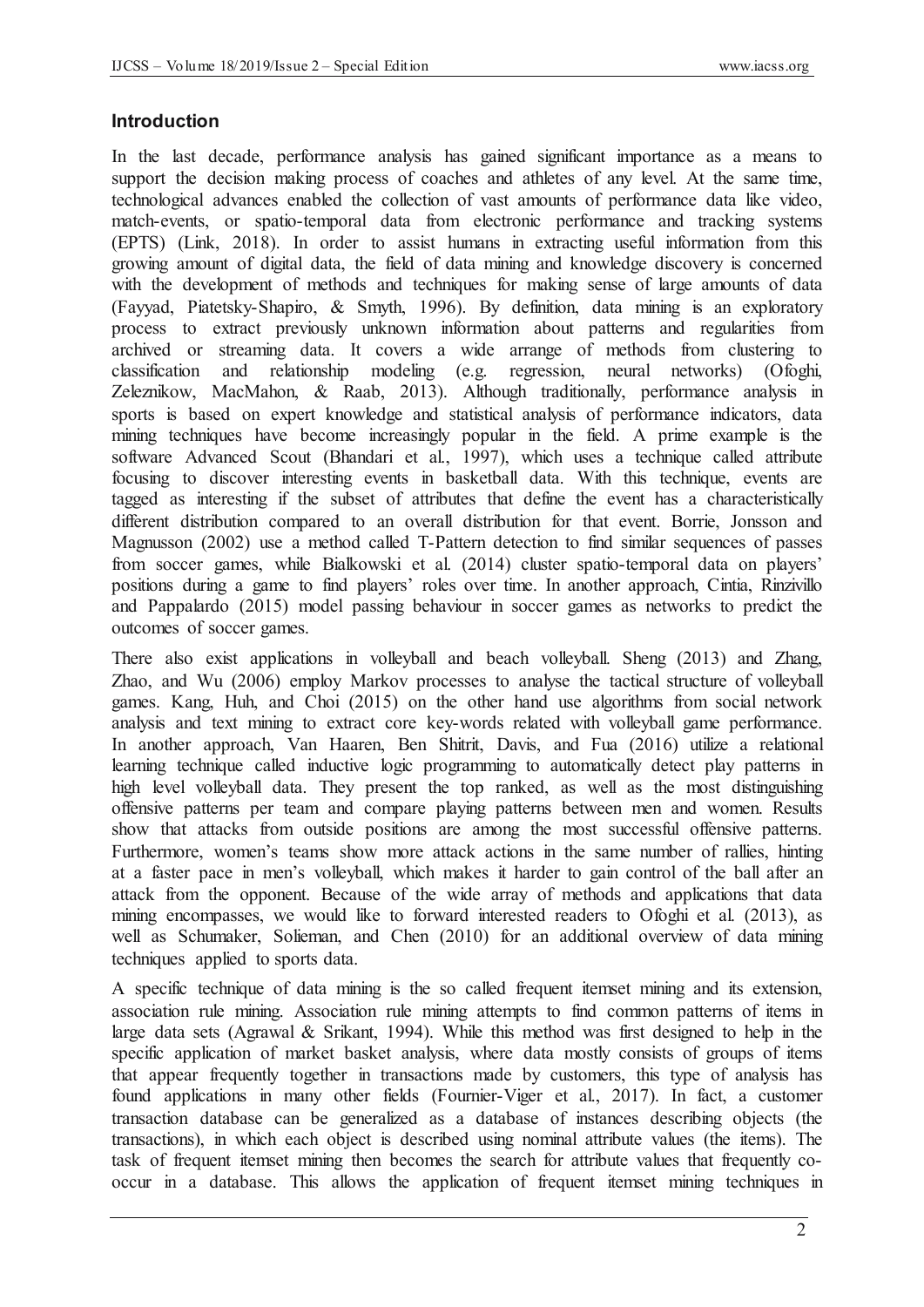multiple domains such as bioinformatics (Naulaerts et al., 2015), image classification (Fernando, Fromont, & Tuytelaars, 2012), network traffic analysis (Brauckhoff, Dimitropoulos, Wagner, & Salamatian, 2012), recommendation systems (Cakir & Aras, 2012) and even tourism (Bermingham & Lee, 2014), to name some examples. In order to adress specific needs from different domains, the original algorithms were also improved and extended to discover correlated patterns (Fournier-Viger, Lin, Dinh, & Le, 2016a), patterns that generate a high profit (Liu, Liao, & Choudhary, 2005), or patterns in sequences (Mabroukeh & Ezeife, 2010) and graphs (Inokuchi, Washio, & Motoda, 2000).

Although the general nature of this data mining method makes it a good candidate for the application on sports data, it has not attracted much attention in the sports domain. Stöckl and Morgan (2013) use association rule mining in combination with the ISOPAR visualization method to investigate the characteristics of ball possession, passing, and attacking behavior of world-class hockey teams, revealing that teams tend to carry the ball on the right side of the pitch and that ball possession that resulted in goal shots were more likely to be neutral or left sided. Raj and Padma (2013) evaluate the influence of the variables venue (home/away), outcome of the coin toss, inning order (batting first/second) and opponent on the result of cricket games for the Indian national team over time from 1974 to 2010. In a similar work, Sun, Yu, and Zhao (2010) introduce a general framework to use association rules for the analysis of technical actions in ball games (e.g. volleyball, table tennis or basketball). They apply their framework on an example table tennis dataset and find actionable rules for individual players, defining the large amount of unreasonable association rules as one of the big remaining challenges.

Even though there are numerous complex ways to analyze data today, (clustering, regression, neural networks, random forests, support vector machines, etc.) the challenge with many of these approaches is that they can be hard to tune, difficult to interpret and require quite a bit of data preparation and feature engineering to get good results. On the other hand, association analysis is relatively light on the math concepts and easy to explain to non-technical people. In addition, it is an unsupervised learning tool that looks for hidden patterns so there is limited need for data preparation and feature engineering. This is important for the coaches and scouts, who most likely are not proficient in computer sciences and are expecting results that are easy to interpret and to communicate to the athletes. Secondly, it is widely used and easy to implement, which, in case the results prove worthwile, may allow the inclusion of association rule algorithms in the existing scouting software. At last, the extension of association rules to cover sequential patterns fits the structure of beach volleyball performance quite well. We will describe the mapping from sequential transactions to beach volleyball rallies in more detail in the next section.

The aim of this study is to evaluate association rule mining as a tool to search for interesting, previously unknown tactical patterns in beach volleyball. In accordance with the nature of data mining, we take an explorative approach and apply our method in theoretical and practical performance analysis without any predetermined research questions. Lastly, the advantages and problems of this method are discussed together with possible enhancements and future research directions.

# **Methods**

### *Sequential Rule Mining*

A sequence database is a set of sequences in which each sequence is a list of itemsets (transactions). An itemset is an unordered set of items. A sequential rule  $X \implies Y$  then is a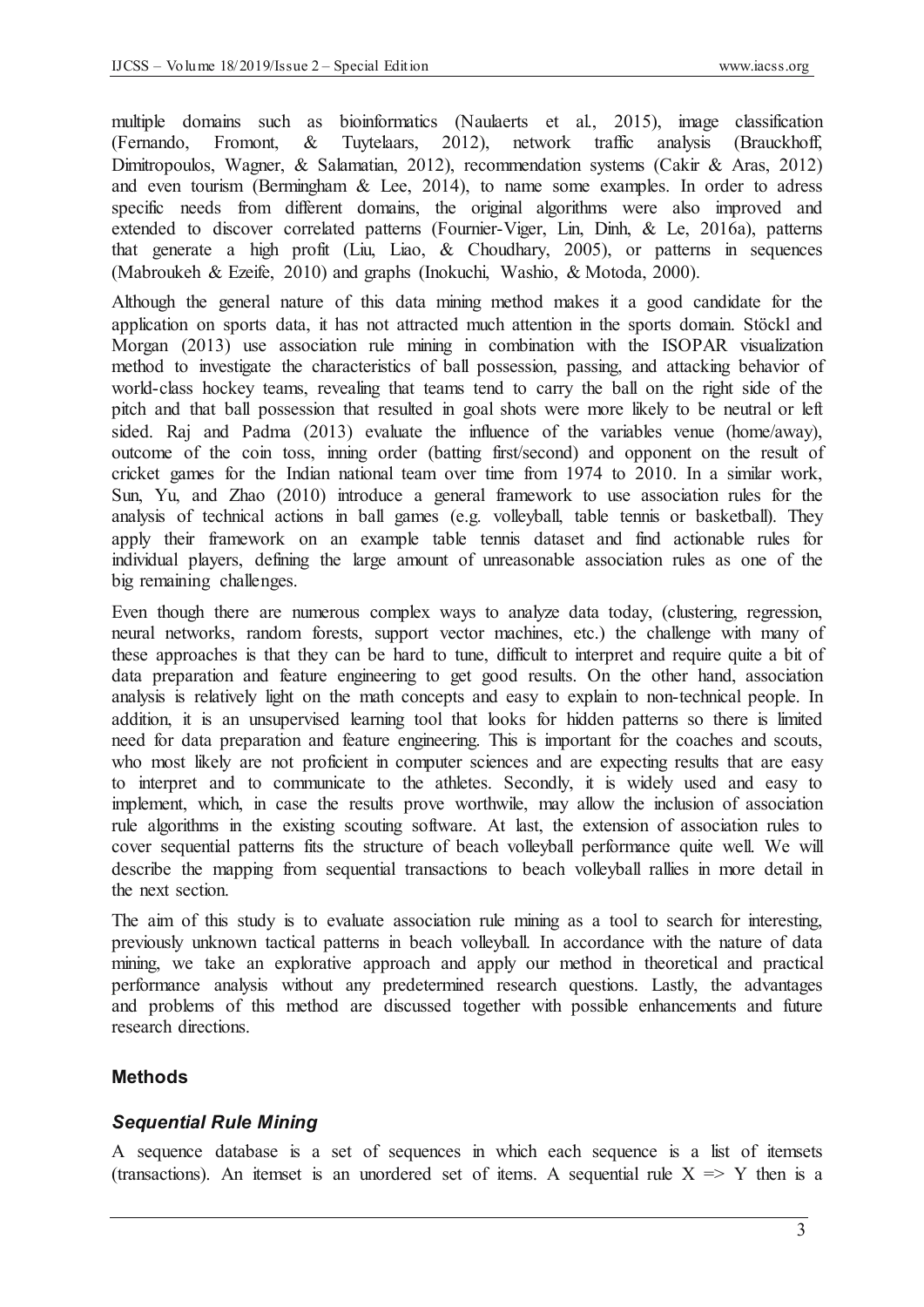sequential relationship between two sets of items  $X$  and  $Y$  such that  $X$  and  $Y$  are disjoint and both  $X$  and  $Y$  are unordered. The left itemset of an association rule  $(X)$  is called antecedent, while the right one (Y) is called consequent. The support  $sup(X \implies Y)$  of a rule  $X \implies Y$  is the number of sequences in the database  $S$  that contain all items of  $X$  before all items from  $Y$  ( $X$  < Y) divided by the number of sequences in the database.

$$
sup(X \Rightarrow Y) = \frac{|\{s \in S; X, Y \subseteq s, X < Y\}|}{|S|} \tag{1}
$$

The confidence *conf(X => Y)* of a rule is the number of sequences that contain all items of X before all items from Y, divided by the number of sequences that contains items in X.

$$
conf(X \Rightarrow Y) = \frac{|\{s \in S; X, Y \subseteq s, X < Y\}|}{|\{z \in S; X \in z\}|} \tag{2}
$$

This means the confidence can be used as a measure for the predictive value of an association rule. As an example, the table shown below contains four sequences. The first sequence, named S1, contains 5 itemsets. It means that item 1 was followed by items 1 2 and 3 at the same time, which were followed by 1 and 3, followed by 4, and followed by 3 and 6. The rule  $(1 4)$  =>  $(3)$  then means that if 1 and 4 appear in any order, they will be followed by 3 with a confidence of 100%, since the item 3 appears after each occurrence of the itemset  $\{1, 4\}$ . Moreover, this rule has a support of 75% because it appears in three (S1, S2 and S3) out of four sequences.

Table 1: Example sequence database

| ID             | <b>Sequences</b>                            |
|----------------|---------------------------------------------|
| S1             | (1), (1 2 3), (1 3), (4), (3 6)             |
| S <sub>2</sub> | $(1\ 4), (3), (2\ 3), (1\ 5)$               |
| S <sub>3</sub> | $(5 6)$ , $(1 2)$ , $(4 6)$ , $(3)$ , $(2)$ |
| S4             | (5), (7), (1, 6), (3), (2), (3)             |

To measure the performance of rules, we employ the lift statistic, which compares the confidence of a rule  $X \Rightarrow Y$  to the expected confidence of the rule in the database if X and Y were independent. The lift can be computed as follows (Tan, Kumar, & Srivastava, 2004):

$$
lift(X \Rightarrow Y) = \frac{sup(X \Rightarrow Y)}{(sup(X) * sup(Y))} = \frac{conf(X \Rightarrow Y)}{sup(Y)}
$$
(3)

In our example, the rule  $(1\;4) \Rightarrow 3$  has a lift value of 1, since the support of the item  $(3)$  is 100%. A lift value near 1 indicates that X and Y appear almost as often together as expected, this means that the occurrence of X has almost no effect on the occurrence Y. Hence no rule could be drawn involving those two events. A lift value greater than 1 indicates that X and Y appear more often together than expected, this means that the occurrence X has a positive effect on the occurrence of Y. A lift value smaller than 1 on the other hand means that the presence of X has a negative effect on the presence of Y.

#### *Choice of Parameters*

The sequential rule mining algorithm requires us to specify thresholds for the minimum support and confidence (values in [0, 1]) that the generated association rules need to satisfy. These thresholds influence the number and types of patterns that can be found by the algorithm. After an exploration phase we found this general relation: High support and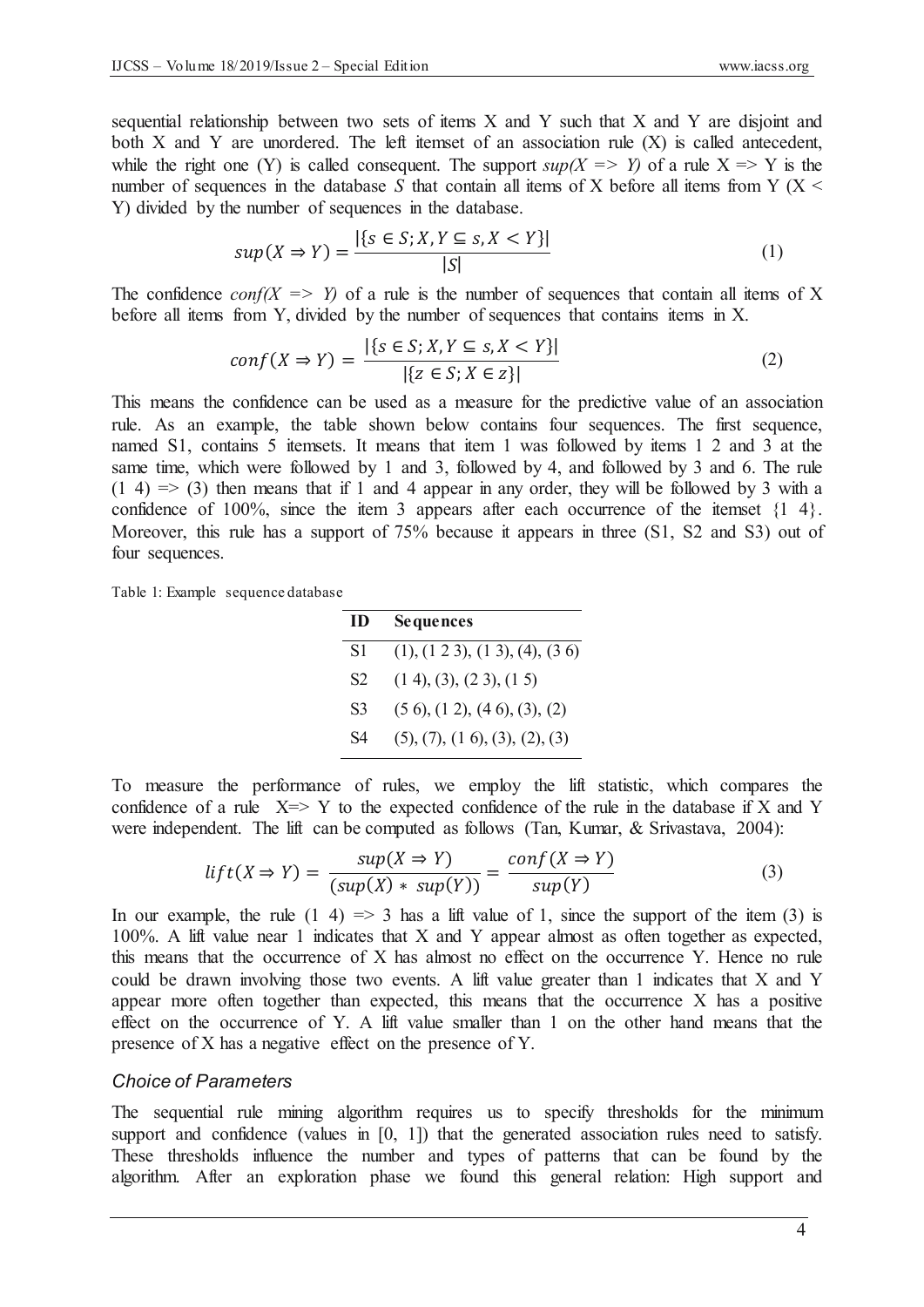confidence thresholds provide a low number of higher quality (in term of the performance measures) rules, while low thresholds result in a high number of rules with lower performance measures. From a sports perspective, however, the rules with high support and confidence most of the time are the least interesting rules. They express the standard behaviours that happen frequently and are not new to the domain experts. Hence we choose these parameters according to the nature of patterns we want to discover for the different parts of our analysis:

- For the theoretical performance analysis (TPA), the analysis of the general structure of performance in beach volleyball, we choose a minimum support of 10% and a minimum confidence of 50%.
- For the analysis of individual players we choose a minimum support value of  $5\%$ and a minimum confidence of 50%.

Since TPA is concerned about the discovery of general relationships between performance indicators, we choose a higher support value to ensure that the patterns found by the algorithm appear in an adequate number of standard sideouts. This also reduces the time it takes to generate the sequential rules, because a large number of patterns that do not meet the support requirements can be filtered out beforehand. The individual player analysis, however, tries to find patterns that deviate from the standard behaviour, as obtained by the TPA. The lower support value for this type of analysis guarantees the inclusion of patterns that only happen in a small number of rallies, but may still be interesting from a performance analysis point of view. We also choose a relatively conservative confidence value of 50% in both cases to account for the variability top class beach volleyball players show in their tactical behaviour.

## *Modeling*

The object of our analysis are the so called *standard sideouts*. Standard sideouts in beach volleyball are classified as the rallies, in which the recieving team has the chance to attack after a structured build-up (total 3 contacts of the ball). These sideouts are known to be one of the most influencing factors to the result of a game (Giatsis & Zahariadis, 2008). Since the athlete's actions, and hence the performance indicators in a beach volleyball rally, follow a natural temporal order (see Figure 1) in our observation system, sequential rules provide a well fitting model to the real world structure of beach volleyball. However, this also requires us to model rallies as a sequence of transactions. Given the sequential model as shown in figure 1 this can be done as follows:

- Generate a transaction for each unique timestep of a rally
- Add all indicators to the transaction of their corresponding time

This means that performance indicators that can appear at the same time according to our model will be added to the same transaction, and the sequences will contain exactly one transaction for each timestep in a rally. For example, the indicators *block position* and *block technique* will be added to the same transaction, while *attack zone* and *attack technique* will appear in separate itemsets. A beach volleyball game can then be modeled as a database of sequences, in which the sequences contain the actions for each player and rally.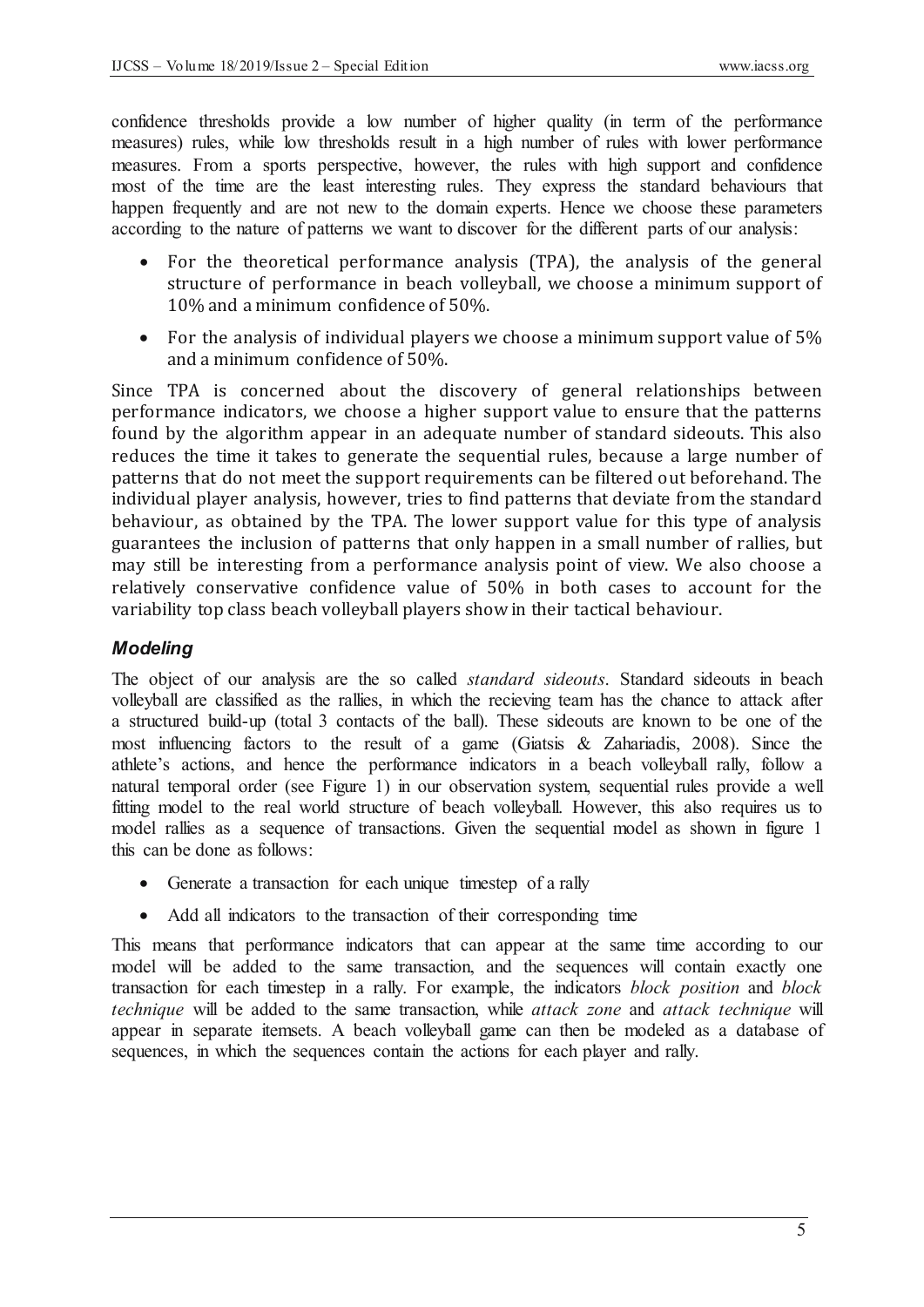

Figure 1. Sequential model of a beach volleyball rally, based on the variables employed. Performance indicators that can appear simultaneously in the temporal model are stacked on the vertical axis.

#### *Sample*

The dataset consists of 413 men's and 552 women's top-level games collected at FIVB world tour tournaments and championships in the years from 2013 to 2016. All data were annotated by professional beach volleyball analysts by using custom-made observation software (Link,  $2014$ ). Cohen's  $\kappa$  statistics showed substantial to perfect agreement between two observers based on a subset of 121 sequences ( $\kappa = 0.93$  up to 1.0). For each rally in a game, the analysts collected more than 25 performance indicators. However, not all of those indicators are useful as input for sequential mining algorithms, since they only work with categorical data. This means that absolute positions (X and Y coordinates) for different actions (e.g. attack, defense) on the field have to be excluded from the analysis. However, these absolute positions are also included as categorical variables for some performance indicators (e.g. attack position and direction), which allows positional analysis nevertheless. In total, our database contains 25,918 standard sideouts (sequences) for the men, and 33,393 standard sideouts for the women. In order to evaluate our method in the context of practical performance analysis, we apply our analysis on a subset of our data for 47 games (1,451 rallies) of Alison Cerutti, the Brazilian 2016 olympic gold medalist.

### *Clustering*

While association rules themselves already convey the information required to make educated decisions in the context of sports performance analysis, the typically large number of generated rules makes it necessary to perform some form of post processing. In order to find thematically connected groups of association rules, we apply hierarchical clustering on the resulting dataset of rules and then find representative rules per cluster to describe these groups (Jorge, 2004). We use the strategy of agglomerative clustering, a bottom-up approach which initially places each rule into its own cluster and then gradually merges pairs of clusters. In order to decide which clusters should be combined, a measure of dissimilarity between sets of rules is required. This is achieved by the use of a distance metric (between pairs of rules) in combination with a linkage criterion that defines the dissimilarity of sets as a function of the pairwise distances of rules in the sets. The choice of distance metric and linkage criterion has a strong influence on the shape of the clusters (Ashley, Kim, & Guo, 2005).

Commonly used distance metrics for clustering include the (squared) Euclidean distance, or Manhattan distance as some examples. However, since our association rules consist of nonnumerical data (strings describing the performance indicators), we have to use a different metric. The Hamming distance describes the (dis-)similarity of two strings of equal length as the number of positions at which the corresponding symbols are different (Hamming, 1950). We define the hamming distance between two association rules r1:  $X \Rightarrow Y$  and r2:  $U \Rightarrow V$  to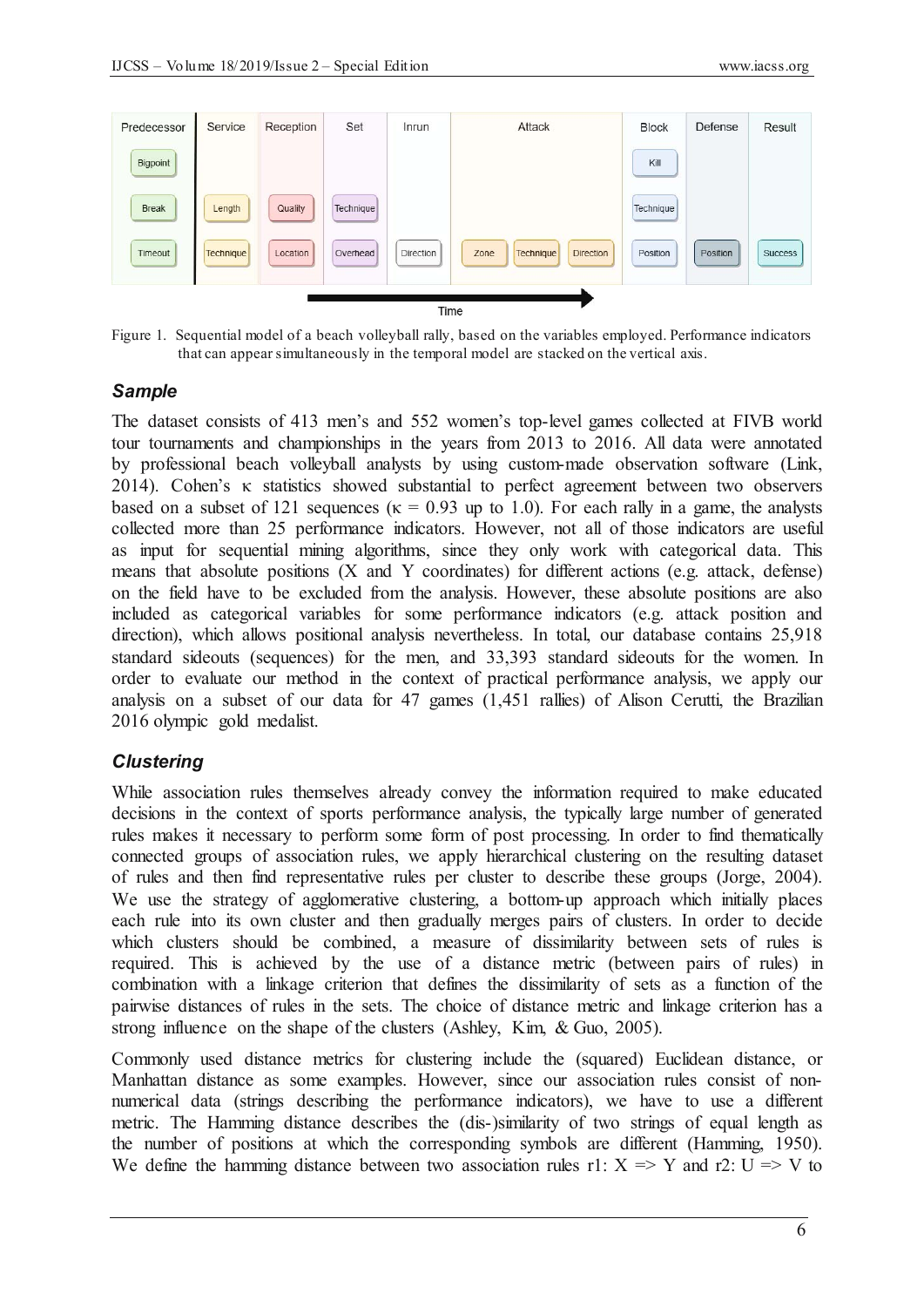be the average number of positions at which the performance indicator differ per rule side. This means we compute the Hamming distance between X and U, as well as between Y and V, by mapping each rule side to a vector that encodes the type of performance indicator (e.g. the attack direction) present in a rule side. We then compare the values of the performance indicators for these vectors to get the Hamming distances for the antecedent and the consequent of the two rules. The Hamming distances for both rule sides are then summed up and divided by two to get the average hamming distance over both sides (see formula 4). Note that we assign the right side of a rule a bigger weight, which clusters rules with similar consequents together. This emphasizes the effect of a rule and makes it easier for the analysts to browse rules by their outcome.

$$
dist(r1,r2) = \frac{hamming(X,U) + 3 * hamming(Y,V)}{2}
$$
\n(4)

Another possible way would be to map both rule sides onto one logical vector per rule and then compute the Hamming distance over those two vectors. However, our method produces thematically more consistent clusters, because the rule side a performance indicator appears in is taken into account. For the linkage criterion we choose the average linkage, which describes the distance between clusters as the mean pairwise distance of rules in those clusters as shown in formula 5.

$$
\frac{1}{|A|\cdot|B|} \sum_{x \in A} \sum_{y \in B} dist(x, y) \tag{5}
$$

Here *A* and *B* represent clusters of rules, while  $dist(x, y)$  denotes our pairwise distance function.

#### *Number of clusters*

Unlike other popular clustering algorithms (e.g. k-means), hierarchical clustering has the advantage that the natural number of clusters in the data can be unknown beforehand. In order to determine the optimal number of clusters in a dataset, the hierarchy of clusters can be analysed using several methods. First, one can create a dendrogram of the cluster hierarchy and manually select the number of clusters to generate by setting the cut-off line at the appropriate level. This requires extensive knowledge about the data and the generated clusters, however.

As an alternative, the silhouette method (Rousseeuw, 1987) measures how closely the data in a cluster is matched within itself compared to how loosely it is matched to the data of the neighbouring cluster. Here, the neighbouring cluster is defined as the cluster whose average distance from the datum is the lowest. A silhouette value close to 1 implies the datum is in an appropriate cluster, while a silhouette close to -1 suggests that the datum is in the wrong cluster. The average silhouette value over all clusters then gives an estimation for the goodness of fit of the clustering solution. Figure 2 shows the average silhouette values for different cluster sizes for the men's data set. We chose the optimal number of clusters as the number where the highest gain in silhouette score appears (maximum first positive derivative with negative second derivative). According to those criteria, the number of clusters for the men's data was set to 13. The same analysis was done for the women's data (9 clusters), as well as for the individual players' data (10 clusters), and the number of clusters set accordingly.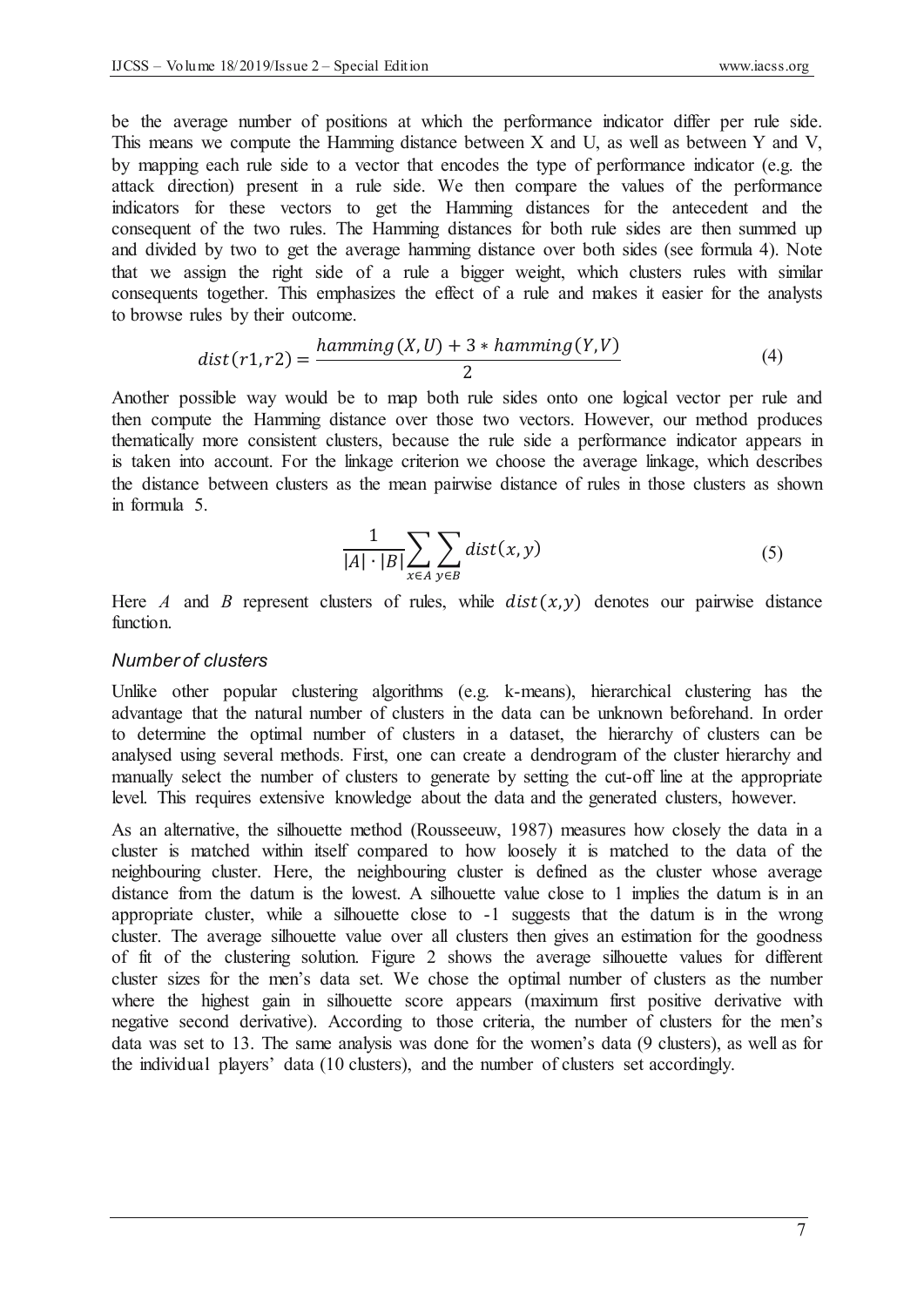

Figure 2: Average Silhouette values for different number of clusters in the men's (left) and women's (right) data set. The first and second derivative are used to determine the optimal cluster count, which is 13 for the men and 9 for the women.

#### *Summarizing Clusters*

To give users a rough description of the data inside each cluster, we try to find a subset of representative rules per cluster. This is done by choosing a representative rule *rep(R)* of a rule set R as the rule r that has the minimal average distance to all other rules in that rule set (Jorge, 2004):

$$
rep(R) = argmin_{r \in R} [average_{s \neq r \in R} dist(r, s)] \qquad (6)
$$

If more than one rule minimizes the average distance, one of them is arbitrarily chosen. Of course, the representative rules can only give an overview and must not be mistaken for the most interesting rule in a cluster.

#### *Tools*

All analysis of association rules was done using the ERMiner algorithm (Fournier-Viger, Gueniche, Zida, & Tseng, 2014) implemented in the SPMF (Fournier-Viger et al., 2016b) software suite. The resulting rule files were then converted to the JSON (Bray, 2017) format and imported by the Python scikit-learn (Pedregosa et al., 2011) library for clustering and visualisation.

#### *Abbreviations*

Table 2: Abbreviations used in tables 3 to 6

| Att           | <b>Attack</b> | Loc        | Location    |
|---------------|---------------|------------|-------------|
| Def           | Defense       | Pos        | Position    |
| Dir           | Direction     | Pred       | Predecessor |
| <b>JFloat</b> | Jumpfloat     | Qual       | Quality     |
| Len           | Length        | <b>Tec</b> | Technique   |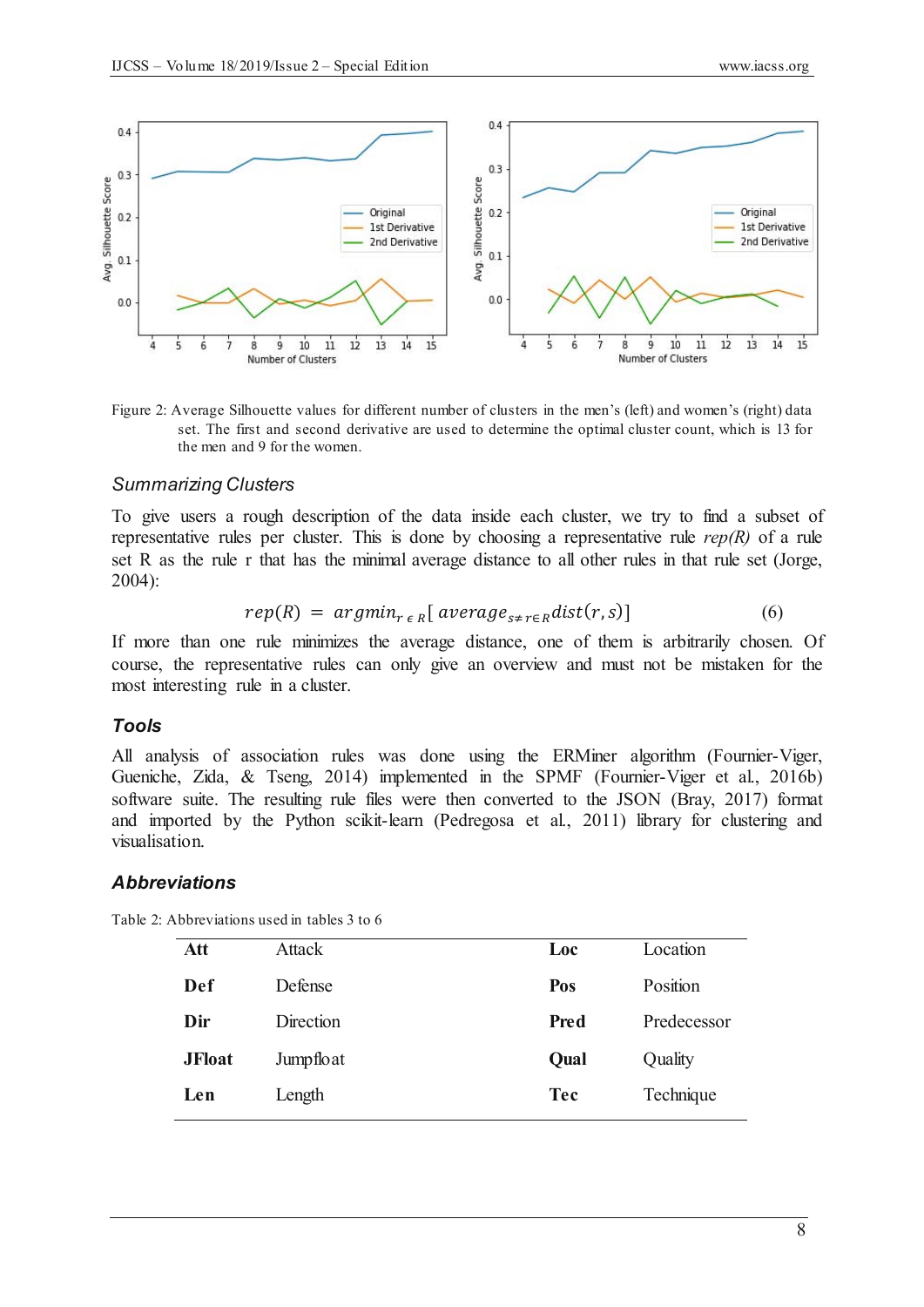## **Results**

## *Theoretical Performance Analysis*

The ERMiner algorithm, with the parameters set as described in the previous section, generated 629 sequential association rules in 3.25 seconds for the men's data set. These association rules are clustered into 13 clusters with an average silhouette value of 0.393. For the women's data, 641 generated rules (6.64 s) are grouped into 9 clusters with an average silhouette score of 0.342.

Table 3: Description of rule clusters for men and women, including the number of contained rules (#), average support, confidence and lift per cluster. Some thematic groups (3 and 5) are also split over multiple clusters by our solution, producing multiple rows per group.

| <b>Cluster Description</b>                   | Men          |            |             |             | Women |            |             |             |
|----------------------------------------------|--------------|------------|-------------|-------------|-------|------------|-------------|-------------|
|                                              | #            | <b>SUP</b> | <b>CONF</b> | <b>LIFT</b> | #     | <b>SUP</b> | <b>CONF</b> | <b>LIFT</b> |
| $X \Rightarrow$ Att Dir                      | 8            | .15        | .51         | 2.12        | 6     | .12        | .51         | 2.11        |
| $X \Rightarrow$ Set Tec Forearm              | 28           | .17        | .61         | 1.59        | 54    | .21        | .76         | 1.04        |
| $X \Rightarrow$ Att Pos Left, Block Pos Line | 69           | .17        | .77         | 2.73        | 136   | .15        | .79         | 3.27        |
|                                              | 14           | .12        | .53         | 3.56        | 36    | .14        | .71         | 3.87        |
| $X \Rightarrow$ Att Tec                      | 77           | .15        | .58         | 1.56        | 67    | .15        | .53         | 1.70        |
| Serve Len Short => Rec Pos Outside           | 20           | .19        | .71         | 3.18        | 32    |            |             | 3.46        |
|                                              | 16           | .16        | .63         | 2.39        |       |            |             |             |
| $X \Rightarrow$ Def Pos_Line                 | 127          | .15        | .85         | 3.59        | 164   | .15        | .86         | 4.03        |
| $X \Rightarrow$ Result                       | 126          | .14        | .56         | 1.02        | 128   | .15        | .53         | 1.25        |
| Serve Len Short => Rec Qual Good             | 24           | .17        | .63         | 2.56        | 18    | .14        | .55         | 3.38        |
| Rec Loc_Front $\Rightarrow$ Inrun_Inside     | 5            | .16        | .56         | 1.33        |       |            |             |             |
| Pred Break $\Rightarrow$ Serve Tec JFloat    | $\mathbf{1}$ | .19        | .62         | 1.02        |       |            |             |             |
| $X \Rightarrow Block_Pos_Line$               | 114          | .15        | .76         | 3.15        |       |            |             |             |
|                                              |              |            |             |             |       |            | .17         | .76         |

### *Clustering*

Table 3 shows descriptions of the generated clusters per gender. These descriptions are generalized labels for the representative rule per cluster. According to our distance metric, the clusters mostly group association rules with similar consequents together. The clustering solution nicely captures the whole range of events present in beach volleyball rallies, starting from service and reception to setting technique, attack, defense and finally the result of a rally. Most of the clusters are present both for men and women, which is not surprising, since the general structure of play is the same for both genders.

For example, the rules in cluster 9 to 11, which are grouped into separate clusters for the men, are also present in the women's data. However, the clustering algorithm put them into cluster 2 for the women, since the consequents of these rules also contained the setting technique *Forearm Pass*. The opposite effect happened at clusters 3 and 5. The algorithm generated separate clusters for the same thematic group, because both the antecedents and the consequents of the contained rules were convoluted with additional performance indicators. To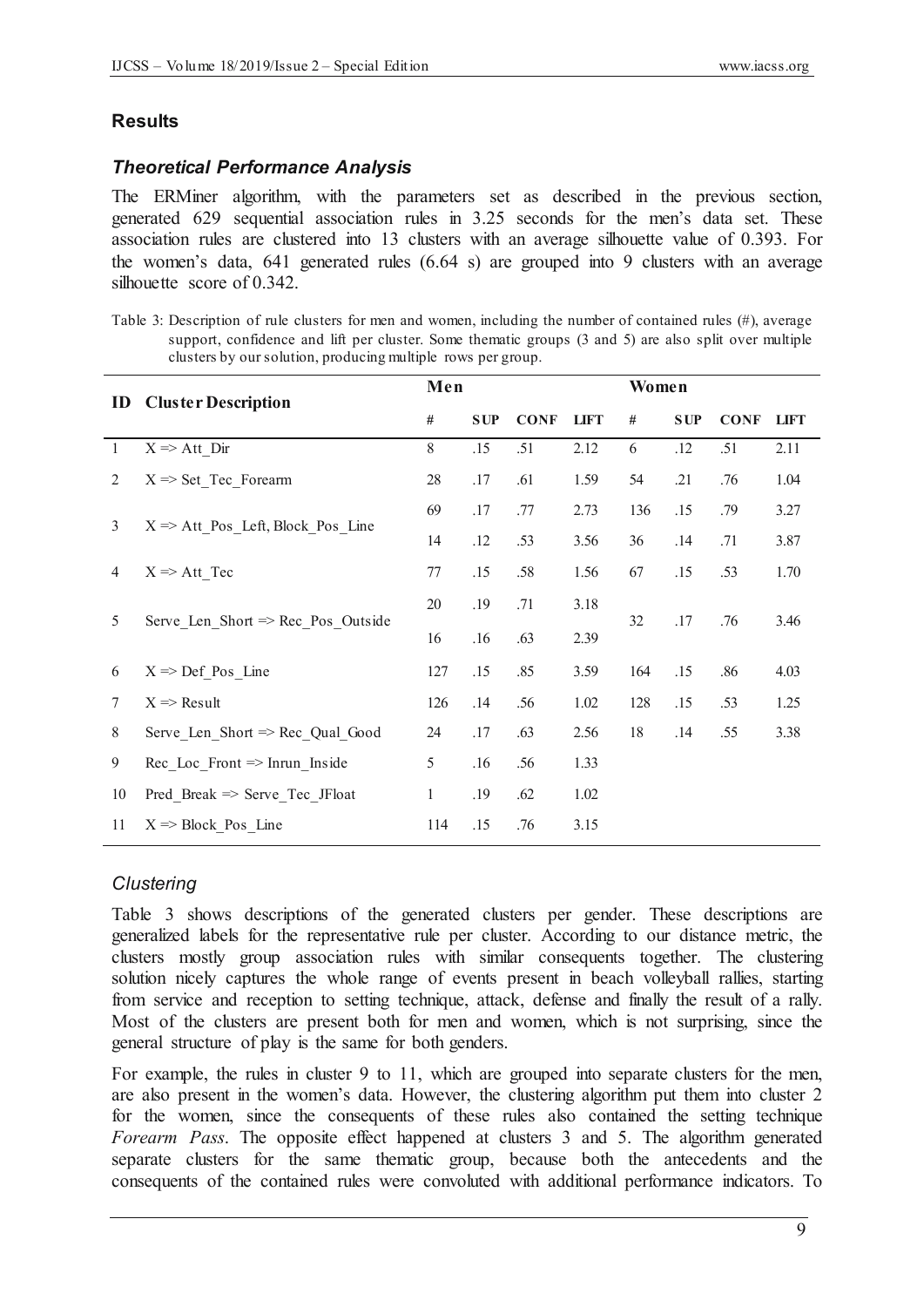discover the detailed differences in tactical behaviour between men and women, we have to look at the individual rules contained in these clusters, which we will do in the next section.

#### *Rules*

While the rule clusters already provide a rough overview over the performance patterns included in the data, they are mostly used to make the discovery of single interesting rules easier.

Table 4 depicts an excerpt of rules that the authors deemed interesting in the context of theoretical performance analysis. For both genders, the block position *Line* determines the defense position in the *Line* with a high confidence of over 90% and a lift value of 4.19. Next follow the rules involving the short services as a tactical measure as explained in the section before. Again, these rules show confidence values higher than 85% for the position of the reception, and more than 95% for the position of the attack in combination with high lift values.

Table 4: Selection of interesting rules contained in the clusters for men and women. Support and confidence are given as percentage values.

| <b>SUP</b> | <b>CONF</b> | <b>LIFT</b> | <b>SUP</b> | <b>CONF</b> | <b>LIFT</b> |  |
|------------|-------------|-------------|------------|-------------|-------------|--|
| 25.1       | 96.8        | 3.84        | 22.1       | 92.9        | 4.19        |  |
| 27.3       | 86.3        | 2.02        | 23.2       | 87.2        | 2.28        |  |
| 26.3       | 96.3        | 2.49        | 22.5       | 97.0        | 3.00        |  |
| 23.1       | 73.0        | 1.02        | 17.5       | 65.9        | 1.02        |  |
| 45.1       | 74.2        | 1.03        | 47.1       | 63.4        | 0.98        |  |
| 19.8       | 64.5        | 0.90        |            |             |             |  |
| 22.7       | 72.1        | 1.01        | 21.3       | 63.6        | 0.99        |  |
| 14.3       | 50.5        | 1.14        | 18.7       | 52.7        | 1.13        |  |
| 41.9       | 58.4        | 1.04        | 36.6       | 56.8        | 1.06        |  |
| 25.9       | 61.6        | 1.10        | 18.0       | 58.3        | 1.09        |  |
| 34.7       | 59.3        | 1.06        | 26.7       | 55.0        | 1.03        |  |
| 15.4       | 53.8        | 0.96        | 12.1       | 50.6        | 0.95        |  |
| 20.9       | 51.5        | 0.92        | 26.5       | 52.2        | 0.98        |  |
| 21.1       | 51.9        | 2.46        |            |             |             |  |
| 36.1       | 50.4        | 0.84        | 53.3       | 82.8        | 0.95        |  |
| 24.0       | 85.0        | 1.41        | 34.0       | 95.8        | 1.10        |  |
|            | Men         |             |            |             | Women       |  |

However, there exist noticeable differences in the effectiveness of different service techniques. The *Jumpfloat* serve, which is extensively used by both men (45.1% support) and women (47.1% support), leads to a good reception in 74.2% of the rallies for the men, while the women only achieve a good reception rate of 63.4%. It is also apparent that the predecessing rally has no influence on the reception performance of both male and female athletes. They achieve good receptions in 72.1% and 63.6% of the cases where rallies occurred after a break, which resembles the performance after *Jumpfloat* serves. The lift value of 1.02 confirms the weak relationship between those variables. Another recognizable pattern is the influence of the reception quality on the success of a sideout. The rallies in which the receiving player can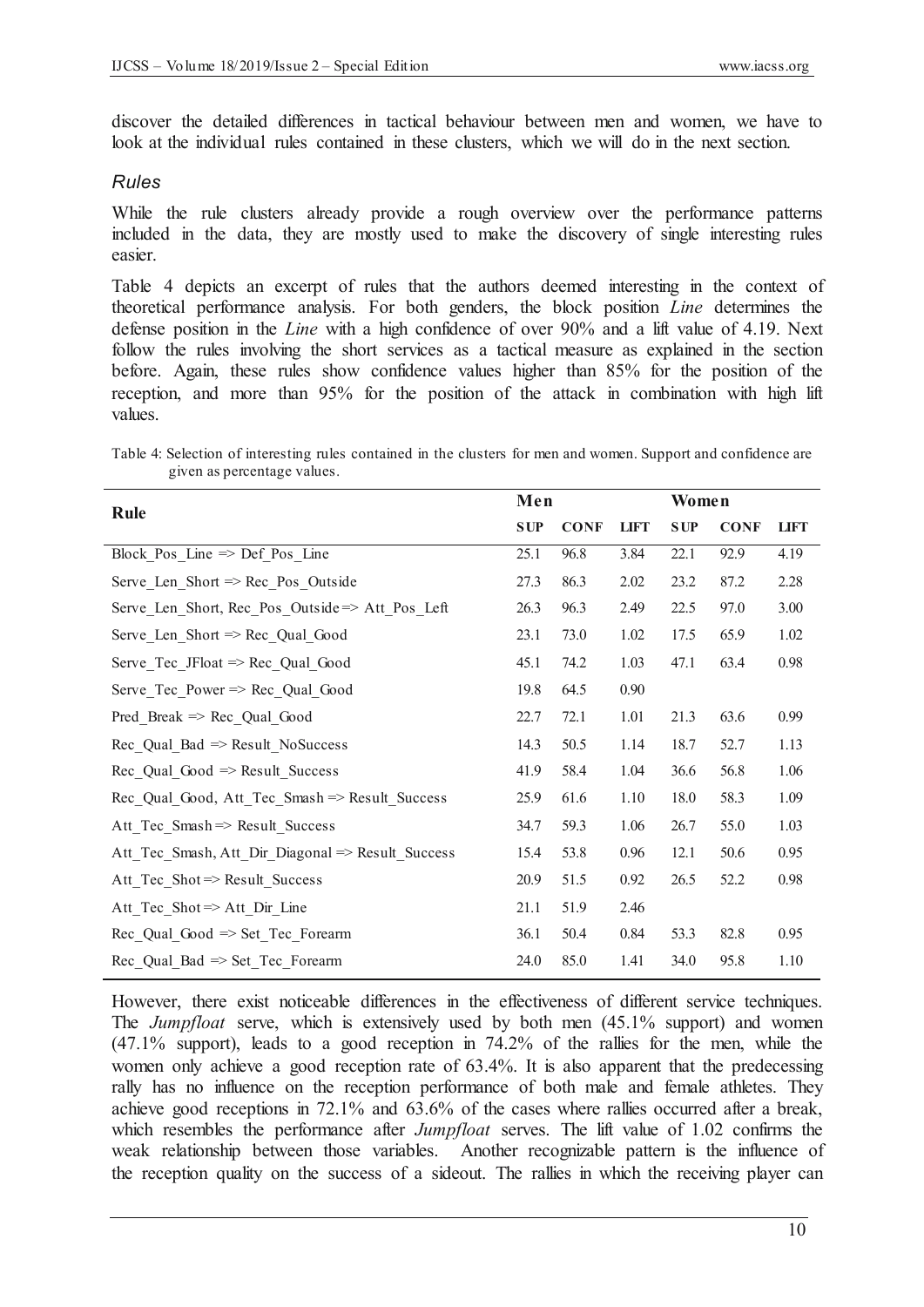only produce a bad reception end with an unsuccessful result (no direct point in the sideout) in 50.5% of the cases for the men and 52.7% for the women. In turn, this means that they can achieve a successful result in less than 50% of the sideouts after a bad reception. After a good reception, on the other hand, both genders can achieve a much higher success rate of 58.4% and 56.8% respectively. Combined with the attacking technique *Smash* the success rate after a good reception further increases to 61.6% for the men and 58.3% for the women.

An 8 percentage points higher support for the rule *Attack Technique Smash* => *Result Success* also indicates that men favor this attack technique compared to women, which is not surprising given that they are also more successful using it. Men perform a successful attack with the technique *Smash* with a confidence of 59.3%, while women are successful with this technique in only 55% of the cases. Interestingly, the success rate of both genders drops by around 5% if they use the technique S*mash* in combination with the attack direction *Diagonal*, which is also expressed by lift values slightly lower than 1. The success rate for the attack technique *Shot* shows to be on the same level for men (51.5%) and women (52.2%), but considerably lower compared to the technique *Smash,* which can be confirmed by the lift values*.* We can also see that man use the attack direction *Line* in more than 50% of the rallies when they use the technique *Shot*, while there is no such pattern found for the women. The last two patterns reveal the relationship between the reception quality and the setting technique *Forearm Pass*, which both genders preferably use after a bad reception, as seen by the higher confidence and lift values for this rule.

# *Player Profile*

Compared to the theoretical performance analysis, practical performance analysis is more concerned with components and patterns of individual athlete's performance. Applied to the data of the player Alison, the ERMiner algorithm produced 2430 rules that were afterwards clustered into 10 clusters with an average silhouette value of 0.354. The higher amount of found rules can be attributed to the lower support threshold that was used for the analysis of players' data. Interestingly, the increased amount of rules does not result in an increased number of clusters.

Table 5: Description of rule clusters for Alison, including the number of contained rules (#), as well as average support, confidence and lift per cluster. The column "*GID"* contains the ID of the corresponding cluster in the general data set, if existent.

|    | <b>ID</b> Cluster Description                   | #   | <b>SUP</b> | <b>CONF</b> | <b>LIFT</b> | <b>GID</b> |
|----|-------------------------------------------------|-----|------------|-------------|-------------|------------|
|    | Att Tec Shot=> Att Dir Line                     | 26  | .09        | .56         | 2.80        |            |
| 2  | $X \Rightarrow$ Rec Qual Good                   | 51  | .12        | .63         | 2.85        | 8          |
| 3  | Rec Pos Outside $\Rightarrow$ Attack Pos Left   | 252 | .10        | .71         | 3.42        | 3          |
| 4  | Serve Len Short $\Rightarrow$ Rec Pos Outside   | 100 | .10        | .67         | 3.72        | 5          |
| 5  | $X \Rightarrow$ Set Tec Bump                    | 114 | .10        | .62         | 3.00        | 2          |
| 6  | $X \Rightarrow$ Att Tec Smash                   | 271 | .10        | .66         | 2.32        | 4          |
|    | $X \Rightarrow Block Pos$ Line                  | 453 | .08        | .78         | 4.42        | 11         |
| 8  | $X \Rightarrow$ Result Success                  | 587 | .08        | .59         | 0.99        | 7          |
| 9  | X, Att Tec Smash $\Rightarrow$ Att Dir Diagonal | 66  | .08        | .51         | 2.32        | 1          |
| 10 | $X \Rightarrow$ Def Pos Line                    | 510 | .08        | .85         | 4.87        | 6          |

In fact, the structure of clusters mostly stays the same, and the smaller clusters hardly gain an increase in rule numbers, with the exception of the cluster for the attack technique. The bigger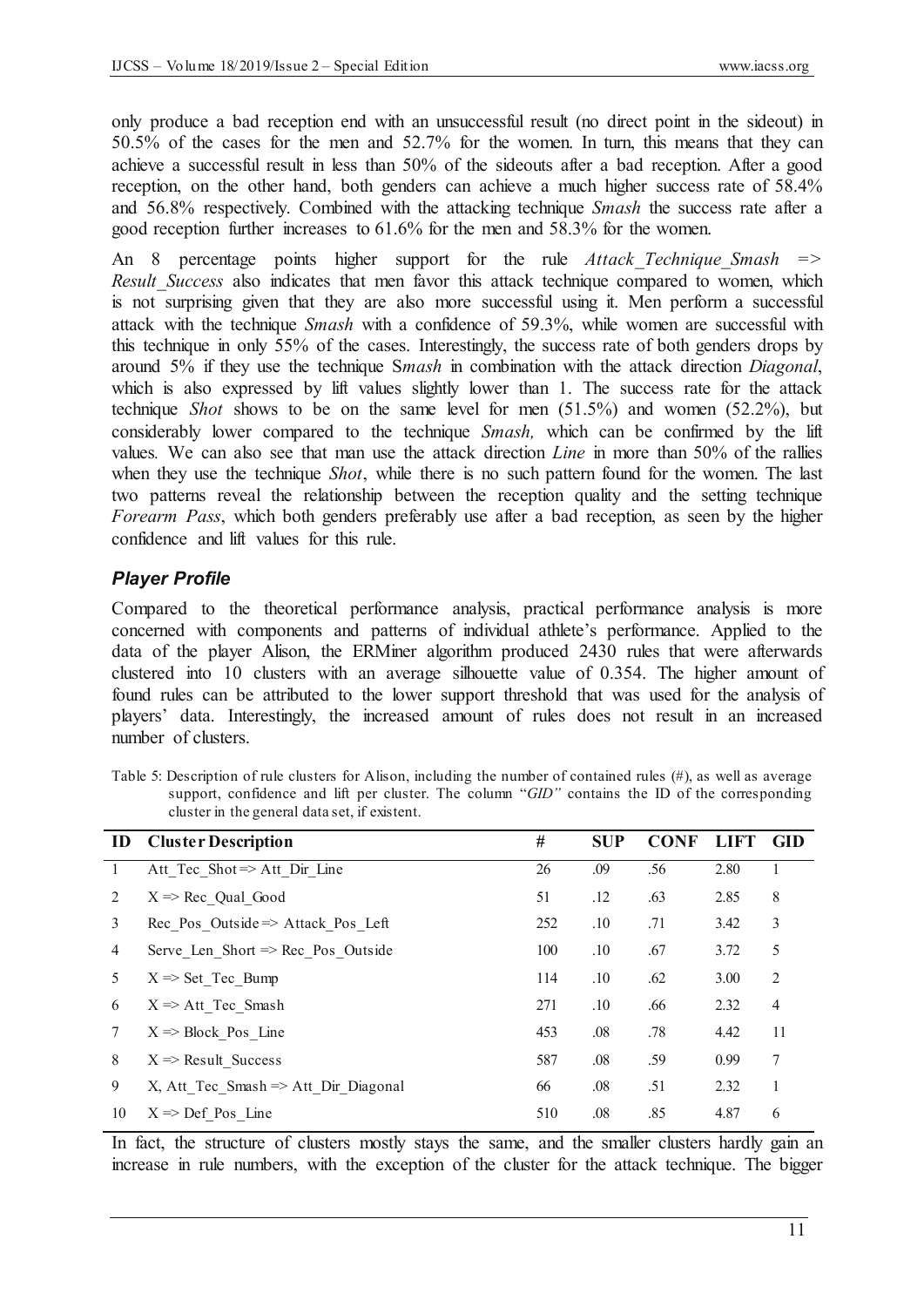clusters see an extensive increase in rule numbers, however. This means that the lower support value results in the same core rules, but in a much higher number of combinations with different performance indicators that appear together. Table 5 shows an overview of the generated clusters. The rules generated for Alison are clustered in a similar way as the rules for the general men's data. Clusters 4, 5, 7 and 10 of Alison correspond to clusters 5, 2, 11 and 6 respectively. Clusters 1, 9, 2, 6 and 8 are more detailed versions of clusters 1, 8, 4 and 7 in the general data set, while cluster 3 of Alison seems to be included in cluster 3 of the men's data. Clusters 9 and 10 of the general data are not represented in the clusters for Alison, however.

The detailed tactical behaviours contained in the clusters are displayed in table 6. In agreement with the general pattern found for the men and women, short serves to the outside of the field are also used against Alison. These short serves do not influence the quality of the reception, as the rule *Serve\_Len\_Short => Rec\_Qual\_Good* with a confidence of 72.8 percent shows. Nonetheless, Alison achieves a higher success rate after the long serves (62.9% vs. 54.7%), even though his good reception rate is lower for that type of serve.

Compared to the general data, Alison has a considerably higher reception rate both for *Jumpfloat* (80.6%) and *Power* serves (72.9%). Of course this also influences his success rate, since a better reception results in a higher success rate as we have already seen in the men's data. After a good reception, Alison scores a point in 60.4% of the sideouts, which is slightly higher than the men's average (58.4%). However, even after a bad reception he achieves a success rate of 55.9% compared to a success rate of under 50% for the men's average.

The last group of rules reveals the success rate of different attack directions with the technique *Smash*. Even though the *Diagonal* direction has the highest support, which means is used most often by Alison, its success rate and lift is the lowest compared to the *Line* and the *Middle* direction. The lift even suggests that the diagonal direction is even detrimental to the success in a rally for Alison.

# **Discussion**

### *Discussion of results*

Given that the association rule algorithm was designed for an entirely different purpose, the results of its application are encouraging. The rules generated both for the aggregated data of both genders, as well as the individual player's data, are in accordance to the tactical patterns found by other studies. For example, Yianis (2008) confirms the significantly higher use of the smash attack by the men. Koch and Tilp (2009) also find that men prefer to use jump serves, the overhand pass as a setting technique and the smash in the attack, while women show a greater frequency of float serves and shots in the attack. Besides, our method finds a few additional patterns, that are not commonly explored in other work, like the use of short serves and their influence on the reception and attack position.

### *Clusters*

It is already possible to make some deductions about the general structure of performance by only looking at the clusters for men and women. Cluster 2 apparently contains rules that determine the setting technique *forearm pass* both for men and women. The higher average support and confidence values show, however, that this technique ist more often used by women, even though the lift indicates that the rules for this technique are more interesting for the men. This also indirectly explains the different number of generated clusters for men and women.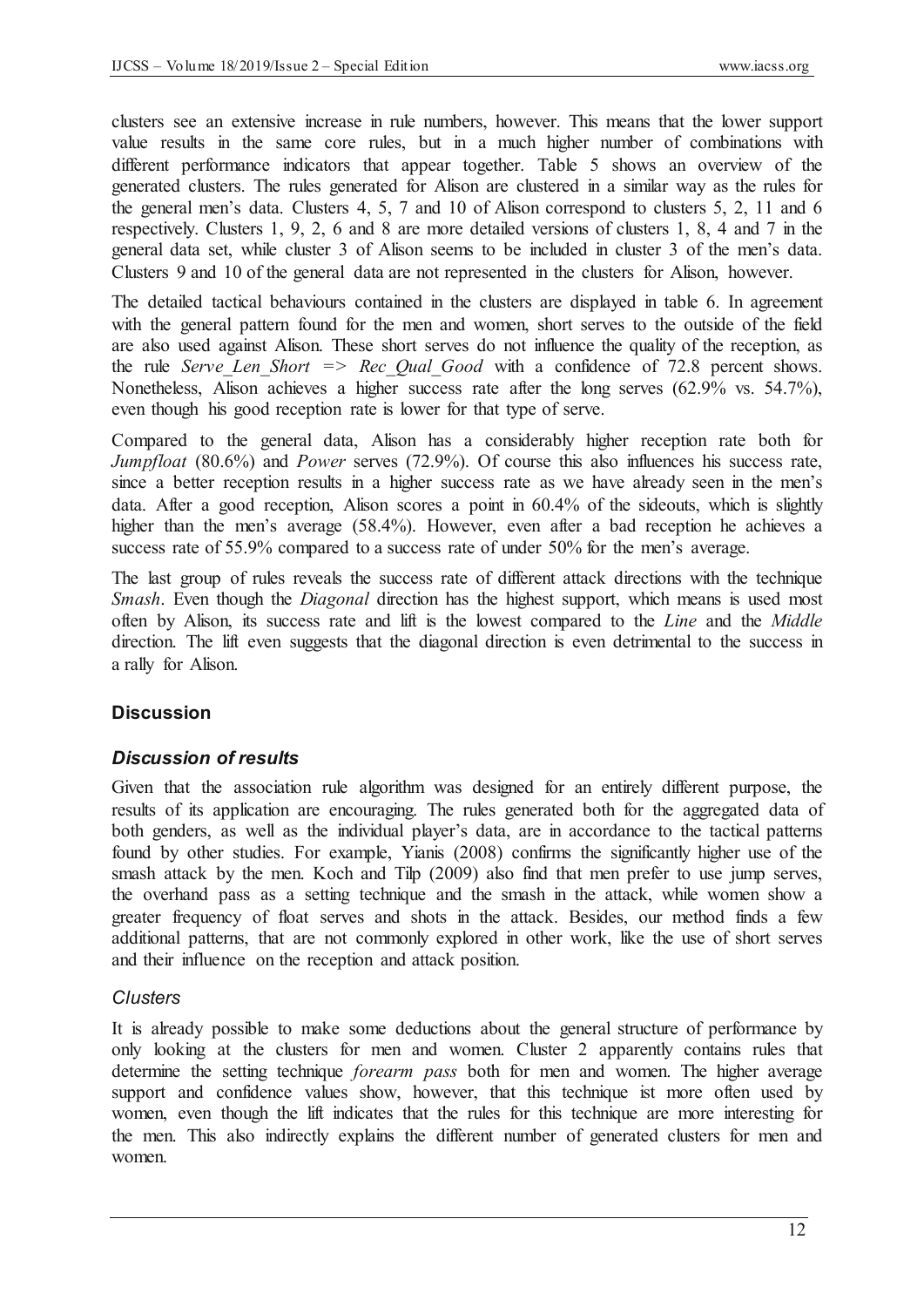Cluster 5 also reveals another general pattern in beach volleyball. Teams try to impede the offensive options of the opponent by using short serves. For one, this limits the ability of the attacking player to use an extended inrun to generate jumping height for the attack. On the other hand, as seen in the description of cluster 5, short serves are also mostly played to the outside of the field, in order to limit the angle of attack for the receiving team. In this situation the defending teams seem use the boundaries of the field (the antenna) in combination with a block covering the line direction in order to cover as much area as possible with their defensive formation.

Table 6: Selection of interesting rules contained in the clusters for Alison. Support and confidence values are given in percent.

| <b>Rule</b>                                                      | <b>SUP</b> | <b>CONF</b> | <b>LIFT</b> |
|------------------------------------------------------------------|------------|-------------|-------------|
| Serve Len Short, Rec Pos Outside => Block Pos Line, Def Pos Line | 19.4       | 92.2        | 4.74        |
| Serve Len Short $\Rightarrow$ Rec Qual Good                      | 18.3       | 72.8        | 0.93        |
| Serve_Len_Long $\Rightarrow$ Rec_Qual_Good                       | 5.4        | 67.2        | 0.86        |
| Serve_Len_Short => Result_Success                                | 13.7       | 54.7        | 0.92        |
| Serve Len Long $\Rightarrow$ Result Success                      | 5.0        | 62.9        | 1.05        |
| Serve Tec JFloat $\Rightarrow$ Rec Qual Good                     | 49.7       | 80.6        | 1.03        |
| Serve Tec Power => Rec Qual Good                                 | 24.9       | 72.9        | 0.93        |
| Rec Qual Good $\Rightarrow$ Result Success                       | 47.1       | 60.4        | 1.01        |
| Rec Qual Bad $\Rightarrow$ Result Success                        | 12.3       | 55.9        | 0.94        |
| Att Tec Smash => Result Success                                  | 41.8       | 62.4        | 1.05        |
| Att Tec_Shot => Result_Success                                   | 17.4       | 53.7        | 0.90        |
| $Rec$ Qual Good $\Rightarrow$ Att Tec Smash                      | 53.0       | 68.0        | 1.01        |
| Rec Qual Bad $\Rightarrow$ Att Tec Smash                         | 13.9       | 63.1        | 0.94        |
| Att Tec Smash, Att Dir Diagonal => Result Success                | 18.4       | 55.1        | 0.92        |
| Att Tec Smash, Att Dir Middle => Result Success                  | 8.6        | 70.2        | 1.18        |
| Att Tec Smash, Att Dir Line => Result Success                    | 11.2       | 69.2        | 1.17        |

Looking at the clusters of the individual player's data, the more detailed clusters already give a hint of the behaviours Alison seems to favor compared to the men in general. These behaviours mostly concern the attack, where the technique *Smash* in combination with the direction diagonal seems to play a primary role. For the technique *Shot* on the other hand, the direction *Line* seems to be the favored behavior used by the player.

Finally it seems difficult to find relations between the performance indicators and the success of a rally for Alison, since the average lift value of cluster 8 lies close to 1.0, while the other clusters show lift values higher than 2.0. This difficulty to relate performance to success can also be seen in the individual rules in every dataset, since the lift values of these rules all lie between 0.9 and 1.2. This is not surprising and can be attributed to the variance of behaviours the high-level players use to score points in a rally.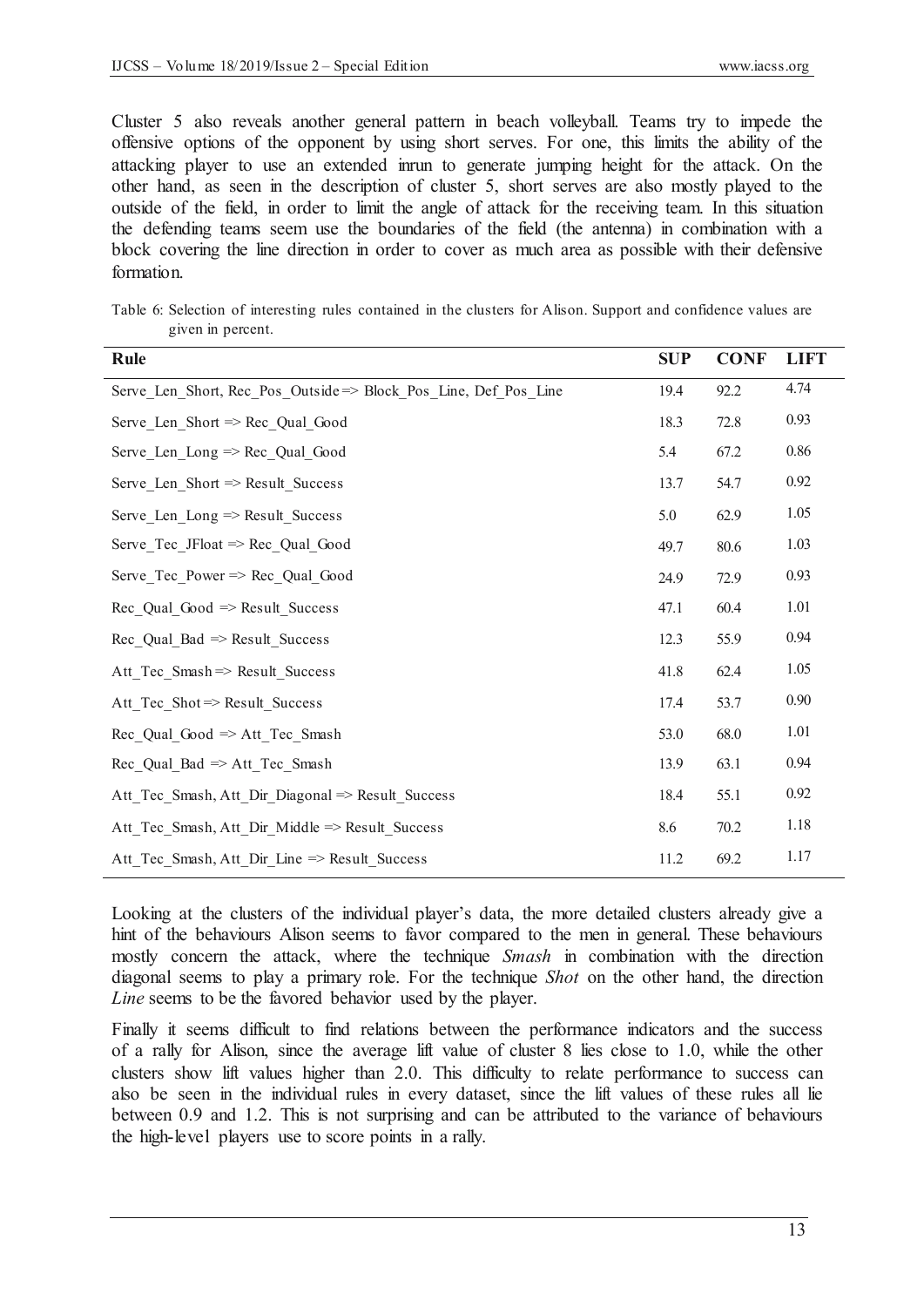## *Rules*

The general pattern that the defensive player positions itself in the *Line* position when the block starts also in the *Line* conveys the widely used tactical pattern to "hide" the defensive player behind the blocking player, in order to give the attacking player as little information about the defensive formation as possible.

Additionally, we found patterns that employ short services as a tactical measure. In our opinion, they are used to hinder the inrun of the attacking player and, by playing the serve to the outside of the field, constrain the available attack angles from that position. The same pattern can be observed in Alison's data, which is not surprising, since he is a player that relies on his physique and jumping height to achieve successful attacks, which is exactly what short serves are supposed to inhbit due to the limited inrun possibilities. It can also be seen that the short services are not used to directly cause bad receptions, since the rate of good receptions after short serves stands at 73% for the men and 65.9% for the women. This also holds for the rules of the individual player. In fact, long serves seem to more severely affect the reception of Alison, since both the lift and the proportion of good receptions in that case goes down to 0.86 and 67.2% respectively, even though this can still be considered a good reception rate. Surprisingly, Alison still achieces a higher success rate after the long serves, which could be caused by the fact that there is still enough room for the inrun to achieve his effective attack after a long serve. However, the lift values for the quality of the reception hint at a more complicated relation between service length and reception quality, even though these rules exhibit high confidence values.

Concerning the service technique, the fact that women are apparently much more effective with the use of the *Jumpfloat* serve than men may be explained by another pattern present in the data: Men use *Power* serves as an alternative to achieve higher effectiveness in the serve. *Power* serves are rarely used by women though and hence not present in the rule database, since they do not pass the support threshold of 10%. This means that women have to perfect the *Jumpfloat* serve in order to reach comparable levels of performance.

The missing influence of the predecessing rally on the reception performance can be illustrated by looking at the raw sideout data. We can see that men choose the *Jumpfloat* serve in more than 60% of the rallies and women in almost 75% of all standard sideouts. The rule *Predecessor Break => Reception Quality Good is then actually caused by the intermediary* variable serve technique and therefore also shows lift values close to 1.0. A good reception quality also plays a role in the success of a sideout. Obviously the structured build up that is possible after a good reception provides the best conditions for a successful attack. There als exists a connection between the reception quality and the setting technique *Forearm Pass.*  Both genders preferably use this technique after a bad reception, most likely to avoid technical errors. Women also use this technique in a much higher proportion of cases both after good and bad receptions. This seems to be purely preference, since there is no apparent reason why they wouldn't use other setting techniques.

The fact that men show higher success rates with the attack technique *Smash* is most likely due to physical advantages in height and strength, and can also be observed for the player Alison, who is highly effective with this technique due to his aforementioned physique. His rules with the antecedent attack technique and the consequent result success confirm this pattern. Alison's success rate and lift with the smash is considerably higher compared to the shots (62.4% vs. 53.7%, 1.05 vs. 0.90), which suggests that shots actually have an negative effect on his success. And even after bad receptions Alison can use this technique in 63.1% of the rallies, which explains his higher success rate in this case. The drop in success for different attack directions with this technique in all datasets is most likely due to the standard defensive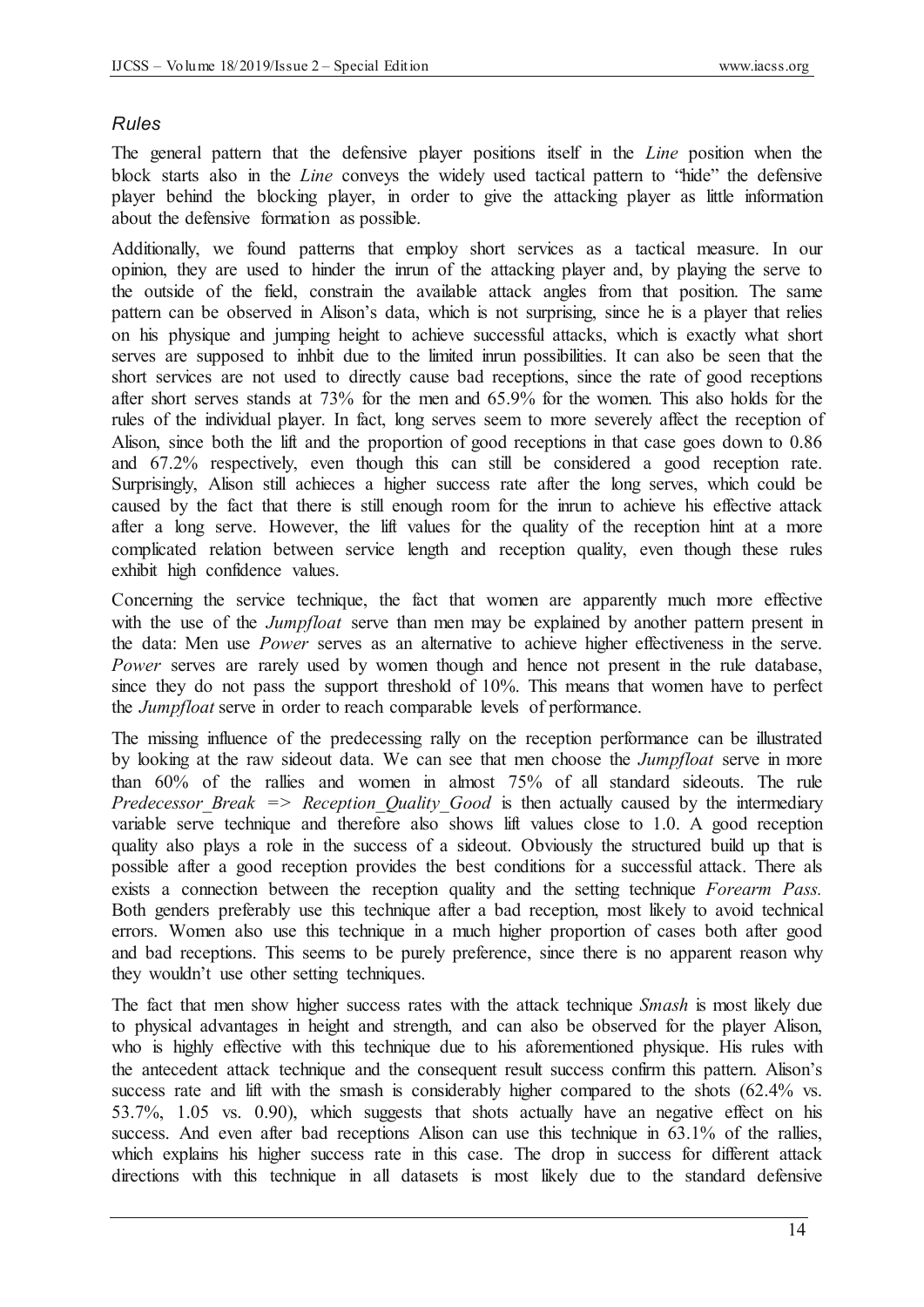formation used by most opponents. Especially the direction *Diagonal* shows lower success rates in this case. Possibly, this is the direction that the defensive formation primarily tries to cover. This needs further investigation, however. Surprisingly, Alison still achieves high success rates with a *Smash* to the *Line* and especially the *Middle* direction, since these are directions the block is supposed to cover in the defense.

On the other hand, the success of the attack technique *Shot* shows no differences between men and women. A possible explanation for this pattern is that shots have a higher chance to be defended against, since they are slower attacks that rely on the exact placement of the ball. While this technique is often used in combination with the direction Line by the men, women show no pattern regarding the attack direction. This hints at a greater variability of the women with that technique, which could be a consequence of their decreased success rate with the hard attacks (*Smash*).

## *Discussion of method*

With the use of association rules, we can provide several measures for unusual combinations of performance indicators in the form of the confidence metric, which is especially interesting when a rule contains the success of a rally in its consequent. However, the large number of rules generated by the algorithm makes it necessary to employ some kind of post-processing in order to make the rule set approachable for scouts or coaches.

Clustering proves to be a worthwhile addition to association analysis for this case, since it breaks down the rule set into thematically consistent groups that can already give an indication about the broad structure of performance. We use a custom distance function to group rules mostly based on their consequent, which highlights the effect of tactical patterns. Of course, this can be changed based on the preferences of the scouts or coaches working with the tool. However, the addition of clustering adds another layer to the analysis toolchain that reduces the simplicity of the association analysis. Yet, the benefit of a structured result dataset surpasses this added complexity in our opinion. However, even the clusters can contain such a high number of rules that additional steps have to be taken to make analysis by a person feasible. These steps could be simple search algorithms like breadth-first search or depth-first search, after ordering the rules in a cluster by support or confidence, or more complex computations, like using the transitivity of rules to further compress the rule sets. There are many ways to post-process the rule set, as seen in Baesens, Viaene and Vanthienen (2000). The specific method to use ultimately depends on the structure of the rules and the question to be solved by the analysis. For example an interesting approach for future work could be to try and find clusters of players with similar emergent association rules.

Another option to make the rule set more approachable would be to develop a custom interestingness measure that rates rules based on their practical interestingness, since the standard measures of support and confidence hold no meaning in the context of the sport itself. A pattern is not necessarily interesting, just because it appears with a high frequency (high support). This would require expert knowledge, for example in form of an ontology, and a precise definition of "interestingness" though. For some analysis, the impact of a pattern on the success in the rally may be interesting, while for others the relative frequency of behaviours plays the deciding role. Clustering strikes a good balance here, as it groups rules without any kind of assessment regarding the interestingness. This imposes the decision of the interestingness of a rule on the user. In our case, this is not a problem, since the users - the scouts and coaches of the national teams - are of course experts in their field and hence able to decide which rules are interesting for the analysis at hand.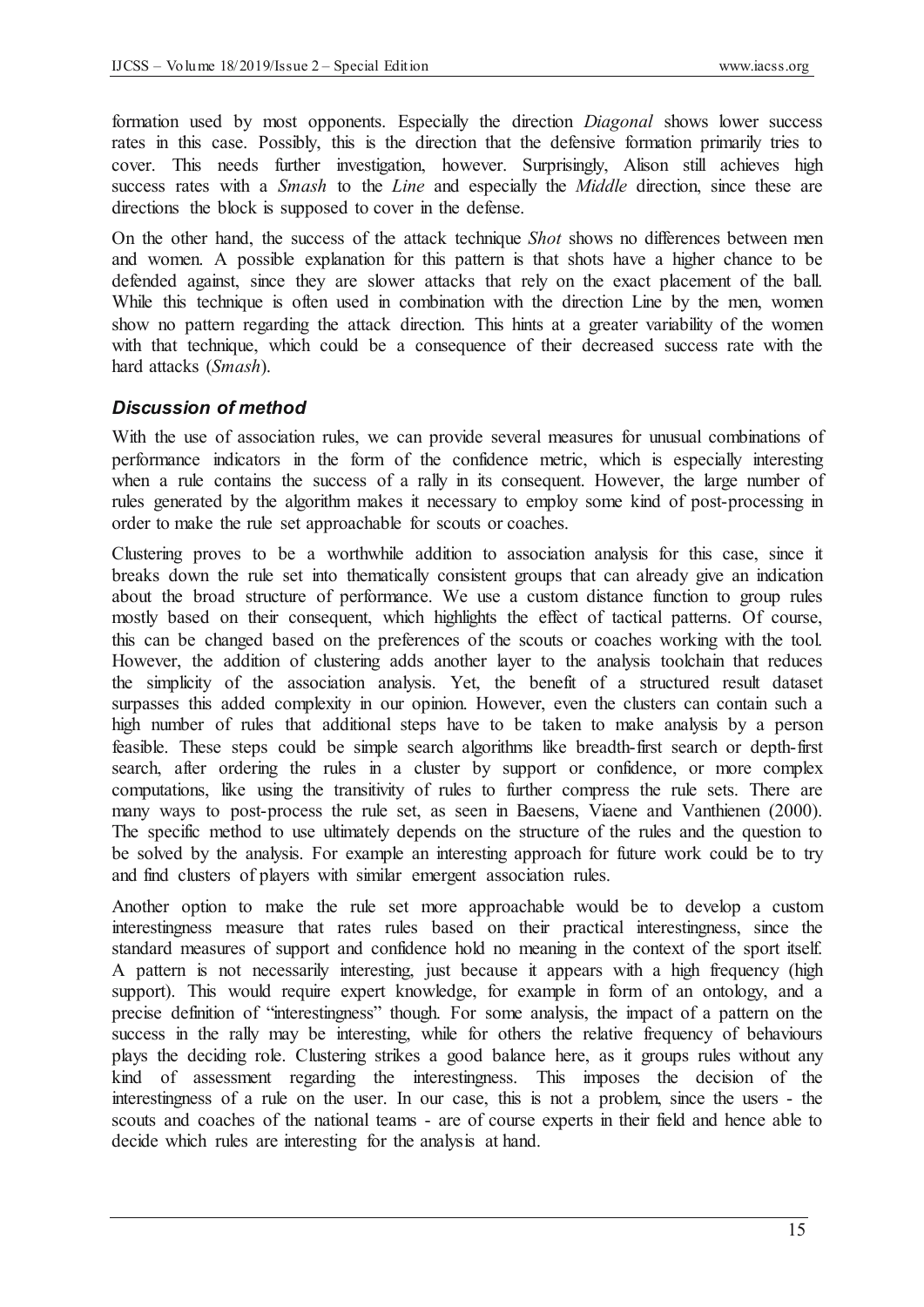Judging the method from a performance analysis perspective, the association rules give a realistic picture of beach volleyball performance, even if the number of truly surprising rules is relatively low. This could be because of several reasons. First, beach volleyball is a highly structured and standardized sport, since there is no direct interaction between players as in hockey or soccer, for example. Interesting or surprising behavior then occurs when players have to deviate from their optimal tactics. However, because of the highly standardized structure of beach volleyball, players can freely choose their most efficient actions, which of course makes those the frequent patterns found by the algorithm. Additionally, the fact that we only analyze standard sideouts emphasizes this effect even more, since those are the most structured rallies present in this sport.

Second, it is possible that some of the interesting patterns were filtered out beforehand because of the parameters we used for the support and confidence thresholds. These thresholds were already set quite low, however, which makes this scenario unlikely. Since these values are parameters of the algorithm, they could be set to even lower values of course. This would further increase the number of rules found and in turn require to either improve the postprocessing, or incur a higher manual workload for the users, because they would need to filter through bigger rule sets per cluster. Moreover, these parameters also influence the time the algorithm takes to generate the sequential rules. This means there exists a tradeoff between the number of rules that can be considered and the computing time, which is important given that this algorithm may be included in the scouting software used by the German national teams. For example, by halving the support parameter to 5% for the ERMiner algorithm on the women's data, the algorithm takes three times (from 6.64 to 18.11 seconds) longer than with a support of  $10\%$ .

In conclusion, sequential association rules, when used with the right post-processing techniques, provide a valuable tool to generate insights from high volumes of beach volleyball data. We use sequential association rules to find patterns within rallies of a beach volleyball game. Yet, our method could also be used with slight adjustments to find patterns between rallies instead. As we pointed out, the main challenge lies in finding the truly interesting rules in the high amount of generated patterns. We achieve this by breaking up the rule set into thematically ordered clusters, which are then manually evaluated. However, there is still room for improvement in the post-processing process, for example by eliminating redundant rules, in order to further automate the data mining process and to reduce work for the analysts. This is a non-trivial problem though, because one has to make sure that no interesting rules are eliminated. Adding more layers to the data mining process also removes its simplicity, which is one of the main advantages of the method. In case the association rules require a high amount of post-processing, other approaches like neural networks may provide better results with similar effort, given the database supports the use of such methods.

#### **Acknowledgements**

This study was supported by a grant from the German Federal Institute of Sports Science (BISp). We would also like to thank the scouts of the Olympic Training Center (OSP) Stuttgart, as well as the coaches of the national teams for their support in collecting the data.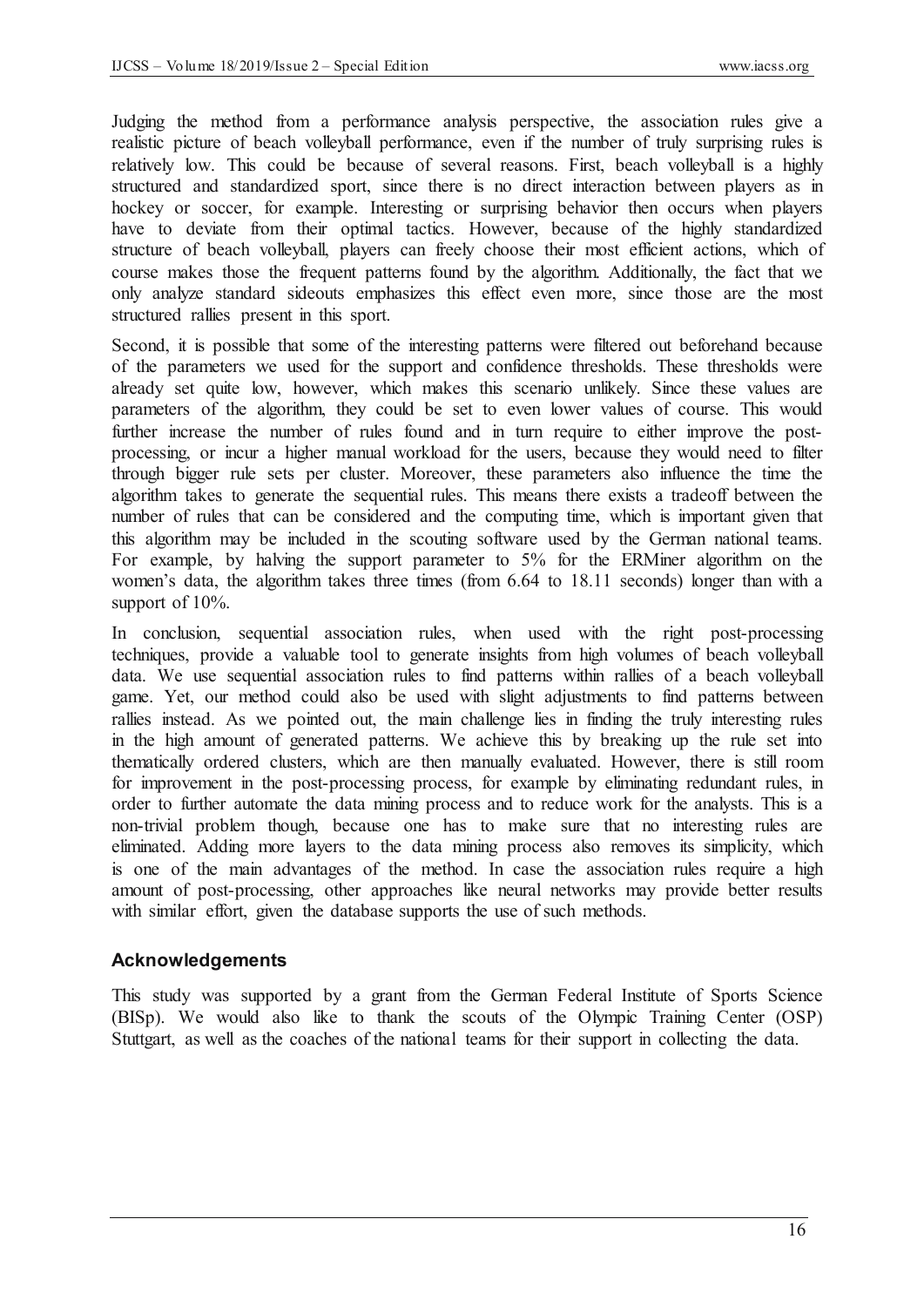#### **References**

- Agrawal, R., & Srikant, R. (1994). Fast algorithms for mining association rules in large databases. In *Proceedings of the 20th International Conference on Very Large Data Bases*, *VLDB '94*, 487-499, San Francisco, CA, USA. Morgan Kaufmann Publishers Inc.
- Ashlock, D. A., Kim, E.Y., & Guo, L. (2005). Multi-clustering: avoiding the natural shape of underlying metrics. In C. H. Dagli et al. (Eds.), *Smart Engineering System Design: Vol.15. Neural Networks, Evolutionary Programming, and Artificial Life,* (pp. 453- 461), ASME Press.
- Baesens, B., Viaene, S., & Vanthienen, J. (2000) Post-processing of association rules. At *The Sixth ACM SIGKDD International Conference on Knowledge Discovery and Data Mining (KDD'2000).* 20 - 23 Aug 2000.
- Bermingham, L., & Lee, I. (2014). Spatio-temporal sequential pattern mining for tourism sciences. *Procedia Computer Science*, 29, 379-389.
- Bhandari, I., Colet, E., Parker, J., Pines, Z., Pratap, R., & Ramanujam, K. K. (1997). Advanced scout: Data mining and knowledge discovery in NBA data. *Data Mining and Knowledge Discovery*, *1*(1), 121-125.
- Bialkowski, A., Lucey, P., Carr, P., Yue, Y., Sridharan, S., & Matthews, I. (2014). Large-Scale Analysis of Soccer Matches Using Spatiotemporal Tracking Data. In *2014 IEEE International Conference on Data Mining*, (pp. 725-730). IEEE.
- Borrie, A., Jonsson, G. K., & Magnusson, M. S. (2002). Temporal pattern analysis and its applicability in sport: An explanation and exemplar data. *Journal of Sports Sciences, 10*.
- Brauckhoff, D., Dimitropoulos, X., Wagner, A., & Salamatian, K. (2012). Anomaly extraction in backbone networks using association rules. *IEEE/ACM Transactions on Networking, 20*(6), 1788-1799.
- Bray, T. (2017). The JavaScript Object Notation (JSON) Data Interchange Format. RFC 8259, RFC Editor.
- Cakir, O., & Aras, M. E. (2012). A Recommendation Engine by Using Association Rules. *Procedia – Social and Behavioral Sciences*, 62, 452-456. World Conference on Business, Economics and Management (BEM-2012), May 4-6 2012, Antalya, Turkey.
- Cintia, P. U. d. P., Rinzivillo, S. I. N. R. C., & Pappalardo, L. U. d. P. (2015). A networkbased approach to evaluate the performance of football teams. In *Machine Learning and Data Mining for Sports Analytics*.
- Fayyad, U., Piatetsky-Shapiro, G., & Smyth, P. (1996). From data mining to knowledge discovery in databases. *AI magazine, 17*(3), 37-54.
- Fernando, B., Fromont, E., & Tuytelaars, T. (2012). Effective use of frequent itemset mining for image classification. In Fitzgibbon, A., Lazebnik, S., Perona, P., Sato, Y., & Schmid, C. (Eds.), *Computer Vision - ECCV 2012*, (pp. 214-227)., Berlin, Heidelberg. Springer Berlin Heidelberg.
- Fournier-Viger, P., & Tseng, V. S. (2011) Mining Top-K Sequential Rules. *In Proc. of the 7th Intern. Conf. on Advanced Data Mining and Applications* (ADMA 2011), (pp. 180-194), Springer.
- Fournier-Viger P., Gueniche T., Zida S., & Tseng V.S. (2014) ERMiner: Sequential Rule Mining Using Equivalence Classes. In: Blockeel H., van Leeuwen M., Vinciotti V. (eds) *Advances in Intelligent Data Analysis XIII. IDA 2014. Lecture Notes in Computer Science, vol 8819*. Springer, Cham
- Fournier-Viger, P., Lin, J. C.-W., Dinh, T., & Le, H. B. (2016a). Mining correlated highutility itemsets using the bond measure. In Martinez-Alvarez, F., Troncoso, A.,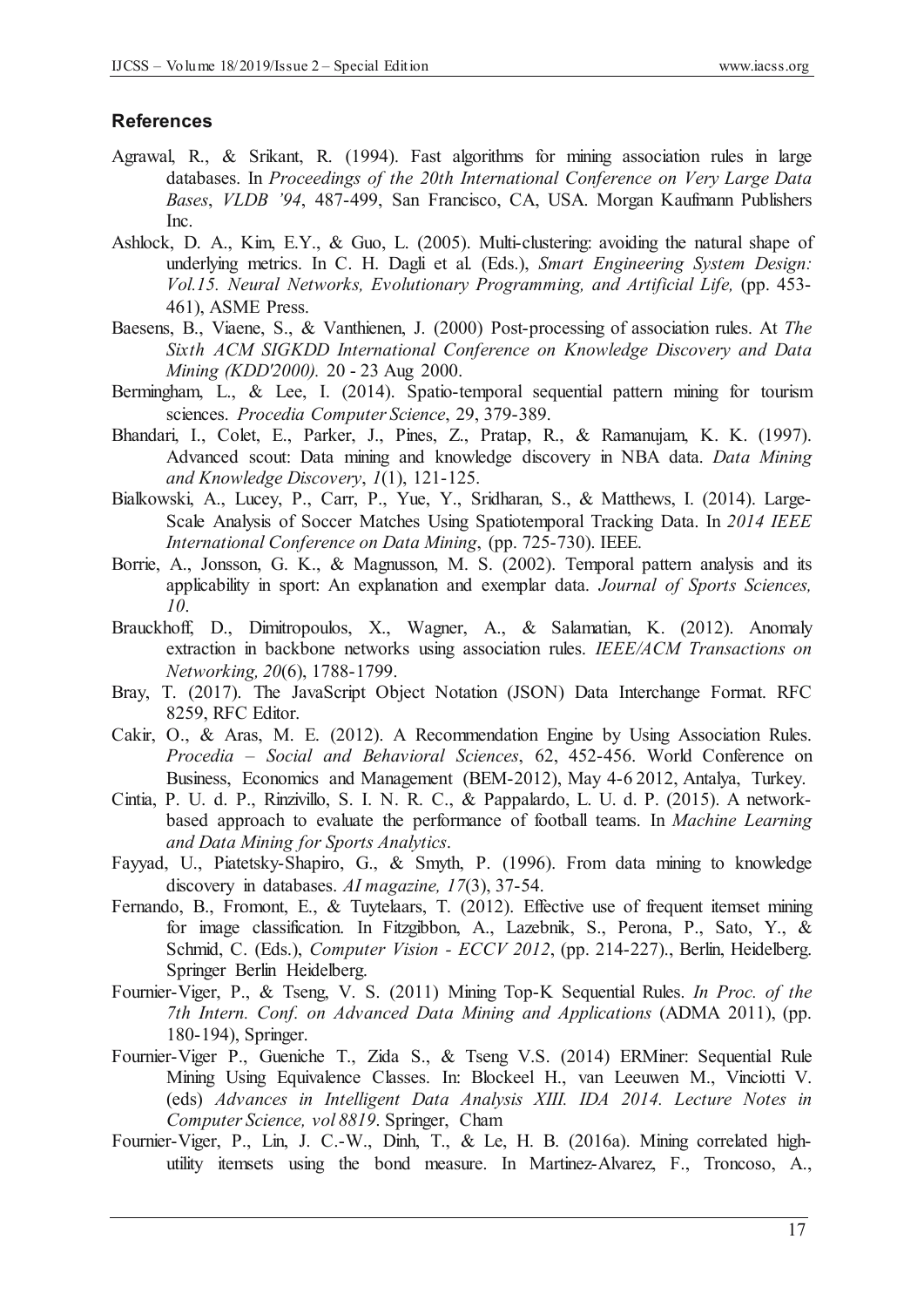Quintian, H., & Corchado, E. (Eds.), *Hybrid Artificial Intelligent Systems*, (pp. 53- 65)., Cham. Springer International Publishing.

- Fournier-Viger, P., Lin, J. C.-W., Gomariz, A., Gueniche, T., Soltani, A., Deng, Z., & Lam, H. T. (2016b). The spmf open-source data mining library version 2. In Berendt, B., Bringmann, B., Fromont, E., Garriga, G., Miettinen, P., Tatti, N., & Tresp, V. (Eds.), *Machine Learning and Knowledge Discovery in Databases*, (pp. 36-40)., Cham. Springer International Publishing.
- Fournier-Viger, P., Lin, J. C. W., Vo, B., Chi, T. T., Zhang, J., & Le, H. B. (2017). A survey of itemset mining. *Wiley Interdisciplinary Reviews: Data Mining and Knowledge Discovery, 7*(4), 1-41.
- Giatsis, G., & Zahariadis, P. (2008). Statistical analysis of men's fivb beach volleyball team performance. *International Journal of Performance Analysis in Sport, 8*(1), 31-43.
- Hamming, R. W. (1950). Error detecting and error correcting codes. *The Bell System Technical Journal, 29*(2), 147-160.
- Inokuchi, A., Washio, T., & Motoda, H. (2000). An Apriori-Based Algorithm for Mining Frequent Substructures from Graph Data. In Zighed, D. A., Komorowski, J., & Zytkow, J. (Eds.), *Principles of Data Mining and Knowledge Discovery*, (pp. 13-23)., Berlin, Heidelberg. Springer Berlin Heidelberg.
- Jorge, A. (2004). Hierarchical Clustering for thematic browsing and summarization of large sets of Association Rules. In *Proceedings of the 2004 SIAM International Conference on Data Mining*, (pp. 178-187).
- Kang, B., Huh, M., & Choi, S. (2015). Performance analysis of volleyball games using the social network and text mining techniques. *Journal of the Korean Data and Information Science Society, 26*(3), 619-630.
- Koch, C., & Tilp, M. (2009). Beach volleyball techniques and tactics: A comparison of male and female playing characteristics. *Kinesiology*, 41(1), 52–59.
- Link, D. (2014). A toolset for beach volleyball game analysis based on object tracking. *Int. J. Comp. Sci. Sport* 13, 24–35
- Link, D. (2018). *Data Analytics in Professional Soccer*. Springer Vieweg, Wiesbaden.
- Liu, Y., Liao, W.-k., & Choudhary, A. (2005). A two-phase algorithm for fast discovery of high utility itemsets. In Ho, T. B., Cheung, D., & Liu, H. (Eds.), *Advances in Knowledge Discovery and Data Mining*, (pp. 689-695)., Berlin, Heidelberg. Springer Berlin Heidelberg.
- Mabroukeh, N. R., & Ezeife, C. I. (2010). A taxonomy of sequential pattern mining algorithms. *ACM Computing Surveys, 43*(3), 1-41.
- Naulaerts, S., Meysman, P., Bittremieux, W., Vu, T. N., Berghe, W. V., Goethals, B., & Laukens, K. (2015). A primer to frequent itemset mining for bioinformatics. *Briefings in Bioinformatics, 2*, 216-231.
- Ofoghi, B., Zeleznikow, J., MacMahon, C., & Raab, M. (2013). Data Mining in Elite Sports: A Review and a Framework. *Measurement in Physical Education and Exercise Science, 17*(3), 171-186.
- Pedregosa, F., Varoquaux, G., Gramfort, A., Michel, V., Thirion, B., Grisel, O., … Duchesnay, E. (2011). Scikit-learn: Machine learning in Python. *Journal of Machine Learning Research, 12*, 2825-2830.
- Raj, K. A. A. D., & Padma, P. (2013). Application of association rule mining: A case study on team india. In *2013 International Conference on Computer Communication and Informatics (ICCCI)*, (pp. 1-6). IEEE.
- Rousseeuw, P. J. (1987). Silhouettes: A graphical aid to the interpretation and validation of cluster analysis. *Journal of Computational and Applied Mathematics, 20*, 53 - 65.